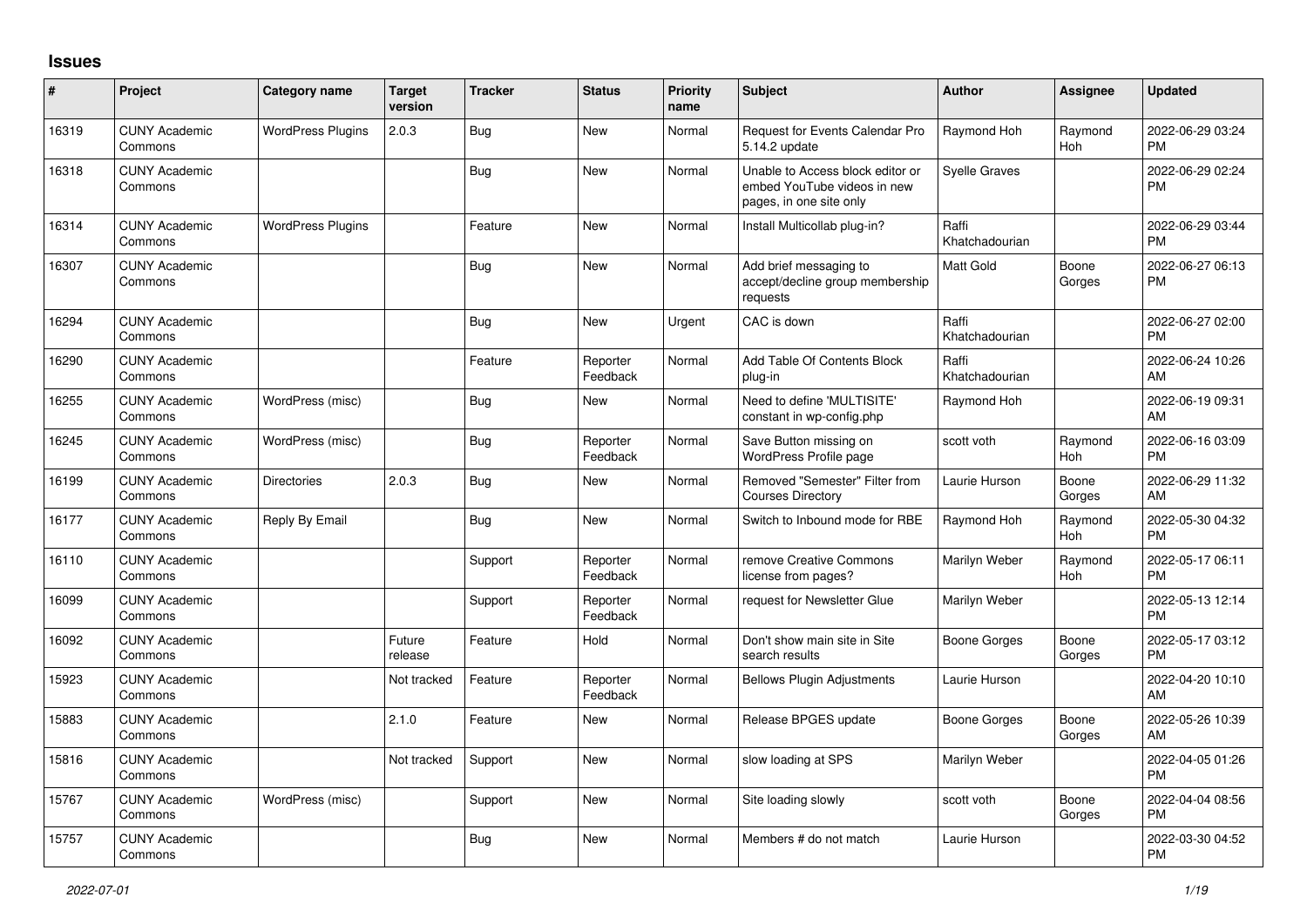| $\#$  | Project                         | <b>Category name</b>           | <b>Target</b><br>version | <b>Tracker</b> | <b>Status</b>        | Priority<br>name | <b>Subject</b>                                                       | <b>Author</b>           | <b>Assignee</b> | <b>Updated</b>                |
|-------|---------------------------------|--------------------------------|--------------------------|----------------|----------------------|------------------|----------------------------------------------------------------------|-------------------------|-----------------|-------------------------------|
| 15685 | <b>CUNY Academic</b><br>Commons |                                |                          | Support        | <b>New</b>           | High             | problem with chrome?                                                 | Marilyn Weber           |                 | 2022-04-25 03:40<br><b>PM</b> |
| 15655 | <b>CUNY Academic</b><br>Commons |                                | 2.0.3                    | Support        | Reporter<br>Feedback | Normal           | Event Aggregator plugin?                                             | Marilyn Weber           |                 | 2022-06-29 11:32<br>AM        |
| 15613 | <b>CUNY Academic</b><br>Commons |                                | 2.0.3                    | Feature        | Reporter<br>Feedback | Normal           | Adding "Passster" plugin                                             | Laurie Hurson           |                 | 2022-06-29 11:32<br>AM        |
| 15604 | <b>CUNY Academic</b><br>Commons | <b>Email Notifications</b>     | Future<br>release        | Feature        | Assigned             | Normal           | Restructure Commons Group<br>Digest Email Messages                   | <b>Matt Gold</b>        | Boone<br>Gorges | 2022-05-26 10:45<br>AM        |
| 15565 | <b>CUNY Academic</b><br>Commons |                                |                          | Support        | <b>New</b>           | Normal           | Events - send updates to an email<br>listserv                        | Marilyn Weber           |                 | 2022-03-10 01:06<br><b>PM</b> |
| 15516 | <b>CUNY Academic</b><br>Commons | <b>WordPress Plugins</b>       |                          | <b>Bug</b>     | Reporter<br>Feedback | Normal           | Can't publish or save draft of post<br>on wordpress.com              | Raffi<br>Khatchadourian | Raymond<br>Hoh  | 2022-03-02 05:52<br><b>PM</b> |
| 15370 | <b>CUNY Academic</b><br>Commons |                                |                          | Support        | Reporter<br>Feedback | Normal           | All-in-One Event Calendar?                                           | Marilyn Weber           |                 | 2022-02-17 11:03<br><b>AM</b> |
| 15260 | <b>CUNY Academic</b><br>Commons |                                |                          | Support        | Reporter<br>Feedback | Normal           | Diacritical markings   European<br><b>Stages</b>                     | Marilyn Weber           |                 | 2022-02-04 08:16<br>AM        |
| 15242 | <b>CUNY Academic</b><br>Commons | Performance                    | Not tracked              | Bug            | Reporter<br>Feedback | Normal           | Slugist site                                                         | Raffi<br>Khatchadourian | Boone<br>Gorges | 2022-02-07 11:14<br>AM        |
| 15210 | <b>CUNY Academic</b><br>Commons | Analytics                      | Not tracked              | Design/UX      | New                  | Normal           | Google Analytics improvements                                        | Colin McDonald          | Boone<br>Gorges | 2022-05-24 10:47<br>AM        |
| 15194 | <b>CUNY Academic</b><br>Commons | Internal Tools and<br>Workflow | 2.1.0                    | Feature        | <b>New</b>           | Normal           | PHPCS sniff for un-restored<br>switch_to_blog() calls                | Boone Gorges            | Jeremy Felt     | 2022-05-26 10:45<br>AM        |
| 15176 | <b>CUNY Academic</b><br>Commons |                                | Not tracked              | Support        | Reporter<br>Feedback | Normal           | Archiving Q Writing & Old<br>Wordpress Sites on the Commons          | Laurie Hurson           |                 | 2022-02-08 10:28<br>AM        |
| 15169 | <b>CUNY Academic</b><br>Commons |                                | 2.0.3                    | Support        | Reporter<br>Feedback | Normal           | new Prelude website zipfiles for<br>custom theme and other files.    | Marilyn Weber           |                 | 2022-06-29 11:32<br>AM        |
| 15045 | <b>CUNY Academic</b><br>Commons |                                |                          | Support        | <b>New</b>           | Normal           | no result for KCeL in the search<br>box on the commons               | Marilyn Weber           |                 | 2021-12-10 11:29<br>AM        |
| 14994 | <b>CUNY Academic</b><br>Commons | cdev.gc.cuny.edu               | Not tracked              | Support        | In Progress          | Normal           | Clear Cache on CDEV                                                  | scott voth              | Raymond<br>Hoh  | 2021-12-07 03:51<br><b>PM</b> |
| 14987 | <b>CUNY Academic</b><br>Commons | <b>WordPress Plugins</b>       | Future<br>release        | Bug            | <b>New</b>           | Normal           | Elementor update causes<br>database freeze-up                        | Boone Gorges            | Boone<br>Gorges | 2021-11-29 12:02<br><b>PM</b> |
| 14983 | <b>CUNY Academic</b><br>Commons | WordPress (misc)               | Not tracked              | Support        | Reporter<br>Feedback | Normal           | "Read More" tag not working                                          | Rebecca Krisel          | Raymond<br>Hoh  | 2021-11-23 01:17<br><b>PM</b> |
| 14940 | <b>CUNY Academic</b><br>Commons |                                |                          | Bug            | New                  | Normal           | Discrepancy between Commons<br>profile "sites" and actual # of sites | Laurie Hurson           |                 | 2021-11-08 11:09<br>AM        |
| 14936 | <b>CUNY Academic</b><br>Commons |                                |                          | Bug            | <b>New</b>           | Normal           | Commons websites blocked by<br>SPS campus network                    | Laurie Hurson           |                 | 2021-11-03 03:57<br>PM        |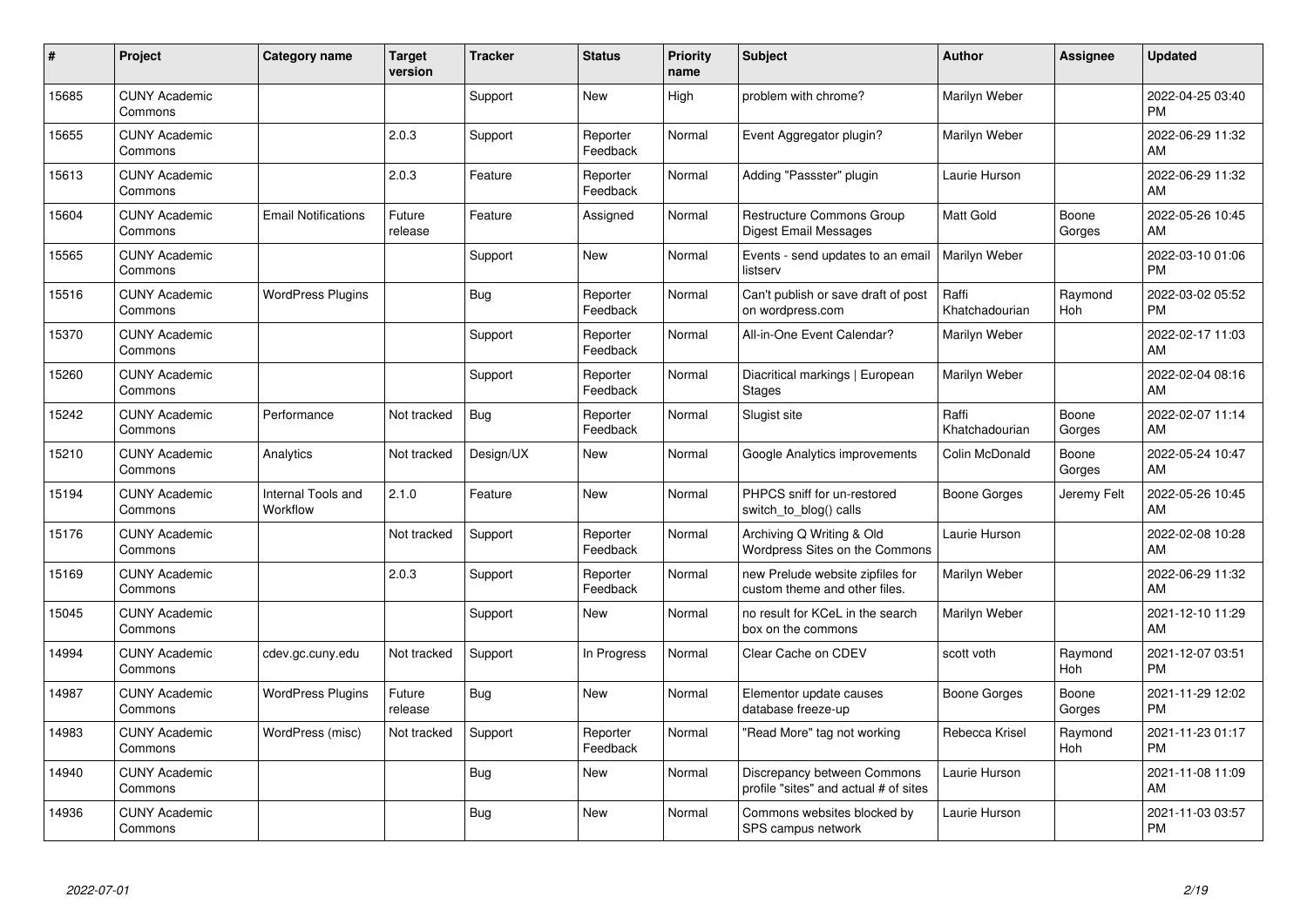| #     | <b>Project</b>                  | Category name           | <b>Target</b><br>version | <b>Tracker</b> | <b>Status</b>        | <b>Priority</b><br>name | <b>Subject</b>                                                                             | <b>Author</b>           | Assignee        | <b>Updated</b>                |
|-------|---------------------------------|-------------------------|--------------------------|----------------|----------------------|-------------------------|--------------------------------------------------------------------------------------------|-------------------------|-----------------|-------------------------------|
| 14911 | <b>CUNY Academic</b><br>Commons | <b>WordPress Themes</b> | Not tracked              | Support        | New                  | Normal                  | Twentytwentyone theme                                                                      | Marilyn Weber           |                 | 2021-10-28 10:37<br>AM        |
| 14908 | <b>CUNY Academic</b><br>Commons | Performance             |                          | Bug            | New                  | Normal                  | Stale object cache on cdev                                                                 | Raymond Hoh             | Boone<br>Gorges | 2021-12-07 09:45<br>AM        |
| 14900 | <b>CUNY Academic</b><br>Commons |                         | Not tracked              | Support        | Reporter<br>Feedback | Normal                  | previous theme?                                                                            | Marilyn Weber           |                 | 2021-10-25 10:31<br>AM        |
| 14842 | <b>CUNY Academic</b><br>Commons |                         | Not tracked              | Support        | Reporter<br>Feedback | Normal                  | Question about widgets and block<br>editor                                                 | Gina Cherry             |                 | 2021-10-06 03:01<br><b>PM</b> |
| 14792 | <b>CUNY Academic</b><br>Commons |                         |                          | Bug            | New                  | Normal                  | Inconsistent email notifications<br>from gravity forms                                     | Raffi<br>Khatchadourian |                 | 2021-10-04 01:50<br><b>PM</b> |
| 14787 | <b>CUNY Academic</b><br>Commons | Plugin Packages         | Future<br>release        | Feature        | New                  | Normal                  | Creating a "Design" plugin<br>package                                                      | Laurie Hurson           | scott voth      | 2022-04-27 04:56<br><b>PM</b> |
| 14784 | <b>CUNY Academic</b><br>Commons |                         |                          | Support        | Reporter<br>Feedback | Normal                  | User report of logo problem when<br>using Customizer theme                                 | Marilyn Weber           |                 | 2021-09-17 10:25<br>AM        |
| 14629 | <b>CUNY Academic</b><br>Commons |                         | Not tracked              | Bug            | Reporter<br>Feedback | Normal                  | Possible Post Order Bug?                                                                   | <b>Syelle Graves</b>    |                 | 2021-09-14 10:47<br>AM        |
| 14538 | <b>CUNY Academic</b><br>Commons |                         | Not tracked              | Support        | Reporter<br>Feedback | Normal                  | <b>Weebly To Commons</b>                                                                   | Laurie Hurson           |                 | 2021-09-14 10:47<br>AM        |
| 14504 | <b>CUNY Academic</b><br>Commons |                         | Not tracked              | Publicity      | Reporter<br>Feedback | Normal                  | Adding showcases to home page<br>menu                                                      | Laurie Hurson           | Boone<br>Gorges | 2022-01-19 03:26<br><b>PM</b> |
| 14496 | <b>CUNY Academic</b><br>Commons | Domain Mapping          | Future<br>release        | Bug            | <b>New</b>           | Normal                  | Mapped domain SSO uses<br>third-party cookies                                              | Raymond Hoh             | Raymond<br>Hoh  | 2021-05-24 04:03<br><b>PM</b> |
| 14483 | <b>CUNY Academic</b><br>Commons | WordPress - Media       | Not tracked              | <b>Bug</b>     | Reporter<br>Feedback | Normal                  | Wordpress PDF Embed Stopped<br>Working after JITP Media Clone                              | Patrick DeDauw          | Boone<br>Gorges | 2021-05-20 01:51<br><b>PM</b> |
| 14475 | <b>CUNY Academic</b><br>Commons |                         | Not tracked              | Publicity      | New                  | Normal                  | <b>OER Showcase Page</b>                                                                   | Laurie Hurson           | Laurie Hurson   | 2021-09-14 10:46<br>AM        |
| 14398 | <b>CUNY Academic</b><br>Commons |                         | Not tracked              | Support        | Reporter<br>Feedback | Normal                  | Events plug-in notification problem                                                        | Marilyn Weber           |                 | 2021-05-11 11:21<br>AM        |
| 14394 | <b>CUNY Academic</b><br>Commons |                         | Not tracked              | Feature        | <b>New</b>           | Normal                  | Commons News Site - redesign                                                               | scott voth              | scott voth      | 2021-09-14 10:46<br>AM        |
| 14309 | <b>CUNY Academic</b><br>Commons | Group Library           | Future<br>release        | Feature        | New                  | Normal                  | Better handling of<br>bp_group_document file download<br>attempts when file is not present | Boone Gorges            | Boone<br>Gorges | 2021-11-19 12:28<br><b>PM</b> |
| 14184 | <b>CUNY Academic</b><br>Commons | <b>Public Portfolio</b> | Future<br>release        | Feature        | <b>New</b>           | Normal                  | Centralized mechanism for storing<br>Campus affiliations                                   | Boone Gorges            | Boone<br>Gorges | 2022-01-04 11:35<br>AM        |
| 14113 | <b>CUNY Academic</b><br>Commons | WordPress (misc)        | Future<br>release        | Bug            | Hold                 | Normal                  | Block Editor Not Working on this<br>page - Json error                                      | scott voth              | Boone<br>Gorges | 2021-03-05 11:01<br>AM        |
| 14074 | <b>CUNY Academic</b><br>Commons | WordPress (misc)        | Not tracked              | Support        | Reporter<br>Feedback | Normal                  | page password protection problem                                                           | Marilyn Weber           |                 | 2021-03-02 11:03<br>AM        |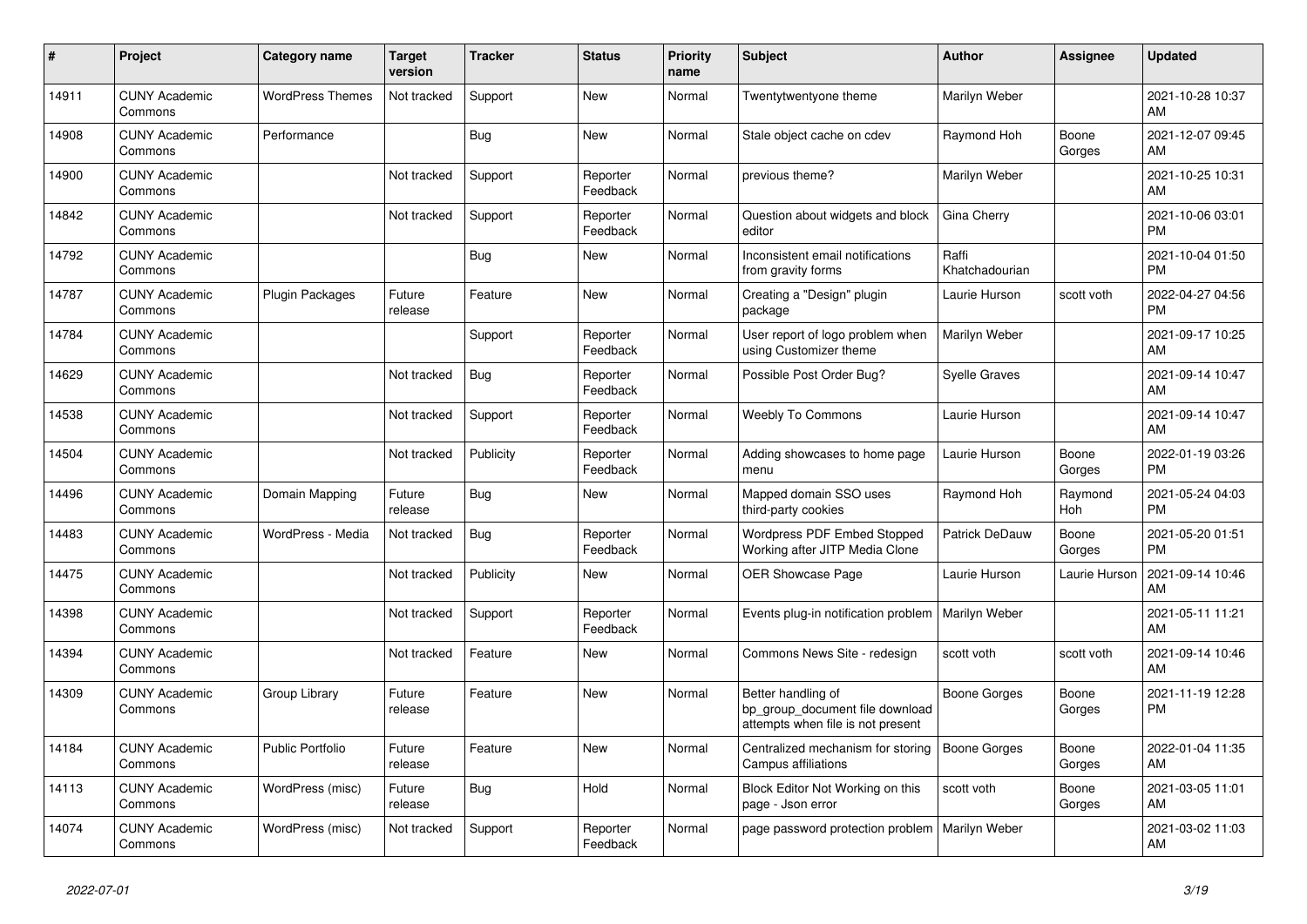| #     | Project                         | <b>Category name</b>                  | <b>Target</b><br>version | <b>Tracker</b> | <b>Status</b>        | Priority<br>name | <b>Subject</b>                                                   | <b>Author</b>    | <b>Assignee</b>   | <b>Updated</b>                |
|-------|---------------------------------|---------------------------------------|--------------------------|----------------|----------------------|------------------|------------------------------------------------------------------|------------------|-------------------|-------------------------------|
| 13975 | <b>CUNY Academic</b><br>Commons | Social Paper                          | Not tracked              | Support        | Reporter<br>Feedback | Normal           | can't approve comments on Social<br>Paper paper                  | Marilyn Weber    |                   | 2021-02-12 09:33<br>AM        |
| 13949 | <b>CUNY Academic</b><br>Commons |                                       | Not tracked              | Bug            | New                  | Normal           | Continued debugging of runaway<br>MySQL connections              | <b>Matt Gold</b> | Boone<br>Gorges   | 2021-09-14 10:42<br>AM        |
| 13946 | <b>CUNY Academic</b><br>Commons | <b>WordPress Plugins</b>              | 2.1.0                    | Support        | Assigned             | Normal           | <b>Custom Embed handler For</b><br>OneDrive files                | scott voth       | Raymond<br>Hoh    | 2022-05-26 10:46<br>AM        |
| 13912 | <b>CUNY Academic</b><br>Commons |                                       | Not tracked              | Feature        | Hold                 | Low              | posting "missed schedule"                                        | Marilyn Weber    |                   | 2021-02-23 10:46<br>AM        |
| 13891 | <b>CUNY Academic</b><br>Commons | <b>Internal Tools and</b><br>Workflow | 2.1.0                    | Feature        | <b>New</b>           | Normal           | Migrate automated linting to<br>GitHub Actions                   | Boone Gorges     | Jeremy Felt       | 2022-06-29 11:13<br>AM        |
| 13835 | <b>CUNY Academic</b><br>Commons | WordPress (misc)                      | Future<br>release        | Feature        | <b>New</b>           | Normal           | Allow OneSearch widget to have<br>'CUNY' as campus               | Boone Gorges     | Boone<br>Gorges   | 2021-11-19 12:39<br><b>PM</b> |
| 13650 | <b>CUNY Academic</b><br>Commons | Group Library                         | Future<br>release        | Feature        | New                  | Normal           | Forum Attachments in Group<br>Library                            | Laurie Hurson    |                   | 2021-11-19 12:30<br><b>PM</b> |
| 13466 | <b>CUNY Academic</b><br>Commons | Cavalcade                             | Future<br>release        | Feature        | <b>New</b>           | Normal           | Automated cleanup for duplicate<br>Cavalcade tasks               | Boone Gorges     | Boone<br>Gorges   | 2020-10-13 05:24<br><b>PM</b> |
| 13457 | <b>CUNY Academic</b><br>Commons | Group Forums                          | 2.0.3                    | Bug            | New                  | High             | Forum post not sending<br>notifications                          | Filipa Calado    | Raymond<br>Hoh    | 2022-06-29 11:32<br>AM        |
| 13430 | <b>CUNY Academic</b><br>Commons | Reply By Email                        | Not tracked              | <b>Bug</b>     | New                  | Normal           | Delay in RBE                                                     | Luke Waltzer     | Raymond<br>Hoh    | 2020-10-13 11:16<br>AM        |
| 13370 | <b>CUNY Academic</b><br>Commons | Group Library                         | Future<br>release        | Feature        | New                  | Normal           | Library bulk deletion and folder<br>editing                      | Colin McDonald   | Boone<br>Gorges   | 2020-10-13 10:41<br>AM        |
| 13358 | <b>CUNY Academic</b><br>Commons | Group Forums                          | Future<br>release        | Feature        | New                  | Normal           | Improved UI for group forum<br>threading settings                | Boone Gorges     | Raymond<br>Hoh    | 2021-11-19 12:27<br><b>PM</b> |
| 13331 | <b>CUNY Academic</b><br>Commons | Site cloning                          | Future<br>release        | <b>Bug</b>     | New                  | Normal           | Combine Site Template and Clone   Boone Gorges<br>operations     |                  | Jeremy Felt       | 2021-11-19 12:39<br><b>PM</b> |
| 13328 | <b>CUNY Academic</b><br>Commons | Group Forums                          | Not tracked              | Bug            | Reporter<br>Feedback | Normal           | cross-posting in two related<br>groups                           | Marilyn Weber    | Raymond<br>Hoh    | 2020-09-15 10:39<br><b>PM</b> |
| 13286 | <b>CUNY Academic</b><br>Commons |                                       | Not tracked              | Support        | New                  | Normal           | problem connecting with<br>WordPress app                         | Marilyn Weber    | Raymond<br>Hoh    | 2020-09-08 11:16<br>AM        |
| 13255 | <b>CUNY Academic</b><br>Commons |                                       | Not tracked              | Support        | Reporter<br>Feedback | Normal           | Accessibility problems                                           | Marilyn Weber    |                   | 2020-09-01 05:48<br><b>PM</b> |
| 13199 | <b>CUNY Academic</b><br>Commons | Group Forums                          | Future<br>release        | Feature        | New                  | Normal           | Favoring Groups over bbPress<br>plugin                           | Colin McDonald   | Colin<br>McDonald | 2021-11-19 12:28<br><b>PM</b> |
| 13048 | <b>CUNY Academic</b><br>Commons | Shortcodes and<br>embeds              | Future<br>release        | Feature        | New                  | Normal           | Jupyter Notebooks support                                        | Boone Gorges     |                   | 2020-07-14 11:46<br>AM        |
| 13034 | <b>CUNY Academic</b><br>Commons |                                       | Not tracked              | Support        | Reporter<br>Feedback | Normal           | a site is asking people to join the<br>Commons to get a download | Marilyn Weber    |                   | 2020-07-12 07:23<br>AM        |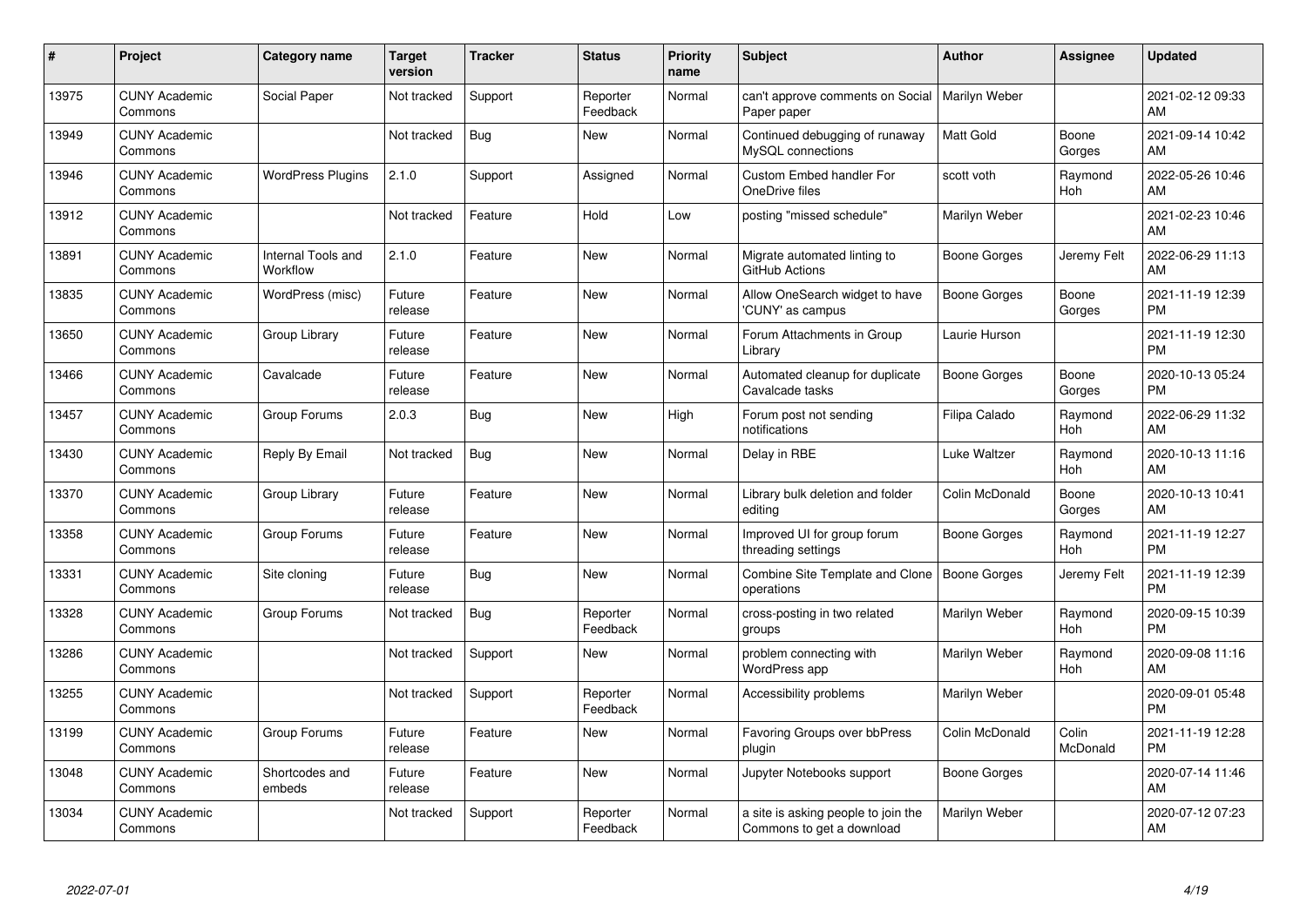| #     | Project                                                                 | <b>Category name</b>       | <b>Target</b><br>version | <b>Tracker</b> | <b>Status</b>        | Priority<br>name | Subject                                                                                       | Author              | <b>Assignee</b>     | <b>Updated</b>                |
|-------|-------------------------------------------------------------------------|----------------------------|--------------------------|----------------|----------------------|------------------|-----------------------------------------------------------------------------------------------|---------------------|---------------------|-------------------------------|
| 12911 | <b>CUNY Academic</b><br>Commons                                         |                            | Not tracked              | Feature        | <b>New</b>           | Normal           | Block access to xmlrpc.php based<br>on User-Agent                                             | <b>Boone Gorges</b> | Boone<br>Gorges     | 2020-06-09 05:12<br><b>PM</b> |
| 12741 | <b>CUNY Academic</b><br>Commons                                         | <b>WordPress Plugins</b>   | Not tracked              | Support        | Reporter<br>Feedback | Normal           | Tableau Public Viz Block                                                                      | Marilyn Weber       | Raymond<br>Hoh      | 2020-05-12 11:00<br>AM        |
| 12573 | <b>CUNY Academic</b><br>Commons                                         | <b>WordPress Plugins</b>   | Future<br>release        | <b>Bug</b>     | New                  | Normal           | <b>CommentPress Core Issues</b>                                                               | scott voth          |                     | 2020-03-24 04:32<br><b>PM</b> |
| 12484 | <b>CUNY Academic</b><br>Commons                                         |                            | Not tracked              | Support        | Reporter<br>Feedback | Normal           | Sign up Code for COIL Course<br>starting in March                                             | Laurie Hurson       | Matt Gold           | 2020-03-02 02:26<br><b>PM</b> |
| 12446 | <b>CUNY Academic</b><br>Commons                                         | Groups (misc)              | Future<br>release        | Feature        | Reporter<br>Feedback | Normal           | Toggle default site to group forum<br>posting                                                 | Laurie Hurson       | Laurie Hurson       | 2020-03-10 11:57<br>AM        |
| 12438 | <b>CUNY Academic</b><br>Commons                                         | Courses                    | Not tracked              | Bug            | New                  | Normal           | Site appearing twice                                                                          | Laurie Hurson       | Boone<br>Gorges     | 2020-02-18 01:34<br><b>PM</b> |
| 12436 | <b>CUNY Academic</b><br>Commons                                         |                            | Not tracked              | Bug            | Assigned             | Normal           | Nightly system downtime                                                                       | <b>Boone Gorges</b> |                     | 2020-08-01 09:30<br>AM        |
| 12392 | <b>CUNY Academic</b><br>Commons                                         | Help/Codex                 | Not tracked              | Documentation  | <b>New</b>           | Normal           | Updates to Common Commons<br>Questions on Help Page                                           | scott voth          | Margaret<br>Galvan  | 2020-02-11 10:53<br>AM        |
| 12382 | <b>CUNY Academic</b><br>Commons                                         | Membership                 | Not tracked              | Support        | New                  | Normal           | Email request change                                                                          | Marilyn Weber       | Marilyn<br>Weber    | 2020-02-06 12:56<br><b>PM</b> |
| 12360 | <b>CUNY Academic</b><br>Commons                                         | <b>WordPress Themes</b>    | Not tracked              | Bug            | Reporter<br>Feedback | Normal           | site just says "DANTE We are<br>currently in maintenance mode,<br>please check back shortly." | Marilyn Weber       |                     | 2020-02-04 12:13<br><b>PM</b> |
| 12352 | <b>CUNY Academic</b><br>Commons                                         |                            | Not tracked              | Support        | New                  | Normal           | "posts list" page builder block<br>option                                                     | Marilyn Weber       |                     | 2020-02-03 01:29<br><b>PM</b> |
| 12350 | <b>CUNY Academic</b><br>Commons                                         | Blogs (BuddyPress)         | Not tracked              | Support        | Reporter<br>Feedback | Normal           | URL creation problem                                                                          | Marilyn Weber       |                     | 2020-02-03 11:27<br>AM        |
| 12328 | <b>CUNY Academic</b><br>Commons                                         |                            | Not tracked              | Support        | New                  | Normal           | Sign up Code for Non-CUNY<br>Faculty                                                          | Laurie Hurson       |                     | 2020-01-28 10:25<br>AM        |
| 12247 | <b>CUNY Academic</b><br>Commons                                         | Publicity                  | Not tracked              | Support        | New                  | Normal           | Screenshot of First Commons<br>Homepage                                                       | scott voth          | scott voth          | 2020-01-14 12:08<br><b>PM</b> |
| 12198 | <b>CUNY Academic</b><br>Commons                                         |                            | Not tracked              | Bug            | Reporter<br>Feedback | Normal           | Duplicate listing in My Sites                                                                 | Tom Harbison        |                     | 2019-12-09 05:50<br><b>PM</b> |
| 12121 | <b>CUNY Academic</b><br>Commons                                         | <b>WordPress Plugins</b>   | 2.0.3                    | Feature        | Reporter<br>Feedback | Normal           | Embedding H5P Iframes on<br>Commons Site                                                      | Laurie Hurson       | Boone<br>Gorges     | 2022-06-29 11:32<br>AM        |
| 12091 | <b>CUNY Academic</b><br>Commons                                         | <b>Group Files</b>         | Future<br>release        | Feature        | New                  | Normal           | Improved pre-upload file validation   Boone Gorges<br>for bp-group-documents                  |                     | Boone<br>Gorges     | 2019-11-14 01:21<br>PM        |
| 12062 | AD/O365 Transition<br>from NonMatric to<br><b>Matriculated Students</b> |                            |                          | Feature        | In Progress          | Normal           | create solution and console<br>project                                                        | Emilio Rodriguez    | Emilio<br>Rodriguez | 2019-11-12 03:56<br><b>PM</b> |
| 12042 | <b>CUNY Academic</b><br>Commons                                         | <b>Email Notifications</b> | Future<br>release        | Feature        | New                  | Normal           | Improved error logging for BPGES   Boone Gorges<br>send queue                                 |                     | Boone<br>Gorges     | 2021-11-19 12:25<br>PM        |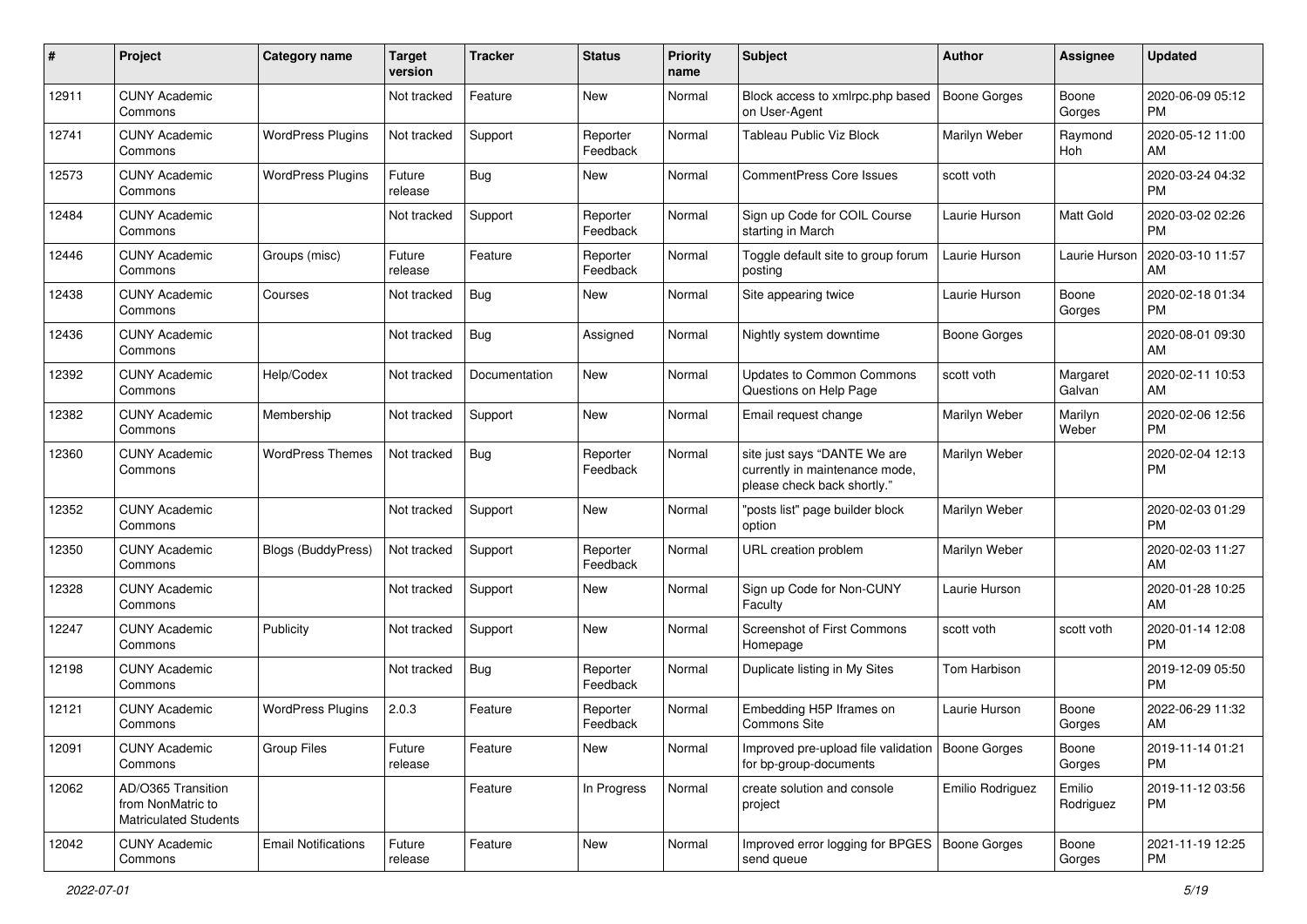| #     | Project                         | Category name              | <b>Target</b><br>version | <b>Tracker</b> | <b>Status</b>        | <b>Priority</b><br>name | Subject                                                                             | Author              | Assignee          | <b>Updated</b>                |
|-------|---------------------------------|----------------------------|--------------------------|----------------|----------------------|-------------------------|-------------------------------------------------------------------------------------|---------------------|-------------------|-------------------------------|
| 12004 | <b>CUNY Academic</b><br>Commons |                            | Not tracked              | Support        | Reporter<br>Feedback | Normal                  | Notifications for spam blog<br>comments                                             | Gina Cherry         | Raymond<br>Hoh    | 2019-11-01 12:05<br><b>PM</b> |
| 11971 | <b>CUNY Academic</b><br>Commons | <b>Email Notifications</b> | Future<br>release        | Bug            | Reporter<br>Feedback | Low                     | Pictures obscured in emailed post<br>notifications                                  | Marilyn Weber       | Raymond<br>Hoh    | 2019-11-21 01:14<br><b>PM</b> |
| 11968 | JustPublics@365<br>MediaCamp    |                            |                          | Feature        | <b>New</b>           | Normal                  | Nanoscience Retractable Display<br>Unit                                             | Donald Cherry       | Bonnie<br>Eissner | 2021-02-19 08:50<br>AM        |
| 11945 | <b>CUNY Academic</b><br>Commons | Reckoning                  | Future<br>release        | Feature        | Reporter<br>Feedback | Normal                  | Add Comments bubble to<br>Reckoning views                                           | <b>Boone Gorges</b> | Boone<br>Gorges   | 2019-11-12 05:14<br><b>PM</b> |
| 11883 | <b>CUNY Academic</b><br>Commons | Help/Codex                 | Not tracked              | Support        | New                  | Normal                  | Need Embedding Help Page<br>Update (Tableau)                                        | Anthony Wheeler     | scott voth        | 2019-09-24 08:49<br>AM        |
| 11879 | <b>CUNY Academic</b><br>Commons |                            | Not tracked              | Bug            | <b>New</b>           | Normal                  | Hypothesis comments appearing<br>on multiple, different pdfs across<br>blogs        | Laurie Hurson       | Laurie Hurson     | 2019-09-19 02:39<br><b>PM</b> |
| 11860 | <b>CUNY Academic</b><br>Commons | Registration               | Future<br>release        | Feature        | <b>New</b>           | Normal                  | Ensure Students Are Aware They<br>Can Use Aliases At Registration                   | scott voth          |                   | 2019-09-24 08:46<br>AM        |
| 11848 | <b>CUNY Academic</b><br>Commons |                            | Not tracked              | Support        | Hold                 | Normal                  | a Dean of Faculty wants to share<br>a large file                                    | Marilyn Weber       |                   | 2019-09-24 08:44<br>AM        |
| 11843 | <b>CUNY Academic</b><br>Commons | WordPress (misc)           | Future<br>release        | Design/UX      | <b>New</b>           | Normal                  | Tweaking the Gutenberg Editor<br>Interface                                          | Laurie Hurson       |                   | 2022-04-26 12:00<br><b>PM</b> |
| 11834 | <b>CUNY Academic</b><br>Commons | <b>Group Files</b>         | Future<br>release        | Feature        | <b>New</b>           | Normal                  | Improved tools for managing<br>aroup file folders                                   | Boone Gorges        | Sonja Leix        | 2019-09-06 03:55<br><b>PM</b> |
| 11789 | <b>CUNY Academic</b><br>Commons | Courses                    | Future<br>release        | Feature        | <b>New</b>           | Normal                  | Ability to remove item from<br>Courses list                                         | Laurie Hurson       | Sonja Leix        | 2019-09-24 12:28<br><b>PM</b> |
| 11788 | <b>CUNY Academic</b><br>Commons | <b>WordPress Plugins</b>   | Future<br>release        | Support        | Reporter<br>Feedback | Normal                  | Plugin Request - Browse Aloud                                                       | scott voth          |                   | 2019-09-24 08:42<br>AM        |
| 11787 | <b>CUNY Academic</b><br>Commons |                            | Not tracked              | Support        | Reporter<br>Feedback | Normal                  | automated comments notifications<br>on ZenDesk                                      | Marilyn Weber       |                   | 2019-08-26 06:18<br><b>PM</b> |
| 11771 | <b>CUNY Academic</b><br>Commons |                            | Not tracked              | Support        | Reporter<br>Feedback | Normal                  | post displays in sections                                                           | Marilyn Weber       |                   | 2019-08-20 10:34<br>AM        |
| 11649 | <b>CUNY Academic</b><br>Commons | <b>WordPress Plugins</b>   | 2.0.3                    | Bug            | In Progress          | Normal                  | CC license displayed on every<br>page                                               | Gina Cherry         | Raymond<br>Hoh    | 2022-06-29 11:32<br>AM        |
| 11624 | <b>CUNY Academic</b><br>Commons | WordPress (misc)           | Not tracked              | Support        | New                  | Normal                  | Change pages into posts or swap<br>database for a Commons site?                     | Stephen Klein       | Raymond<br>Hoh    | 2019-07-09 11:04<br>AM        |
| 11556 | <b>CUNY Academic</b><br>Commons | Courses                    | Not tracked              | $\vert$ Bug    | Reporter<br>Feedback | Normal                  | Instructor name given in course<br>listing                                          | Tom Harbison        |                   | 2019-06-25 04:12<br>PM        |
| 11545 | <b>CUNY Academic</b><br>Commons | <b>WordPress Plugins</b>   | Not tracked              | Support        | New                  | Normal                  | Twitter searches in WordPress                                                       | Gina Cherry         | Matt Gold         | 2019-09-23 01:03<br><b>PM</b> |
| 11531 | <b>CUNY Academic</b><br>Commons | Events                     | Future<br>release        | Feature        | New                  | Normal                  | Main Events calendar should<br>include non-public events that<br>user has access to | scott voth          | Boone<br>Gorges   | 2019-06-11 10:00<br>AM        |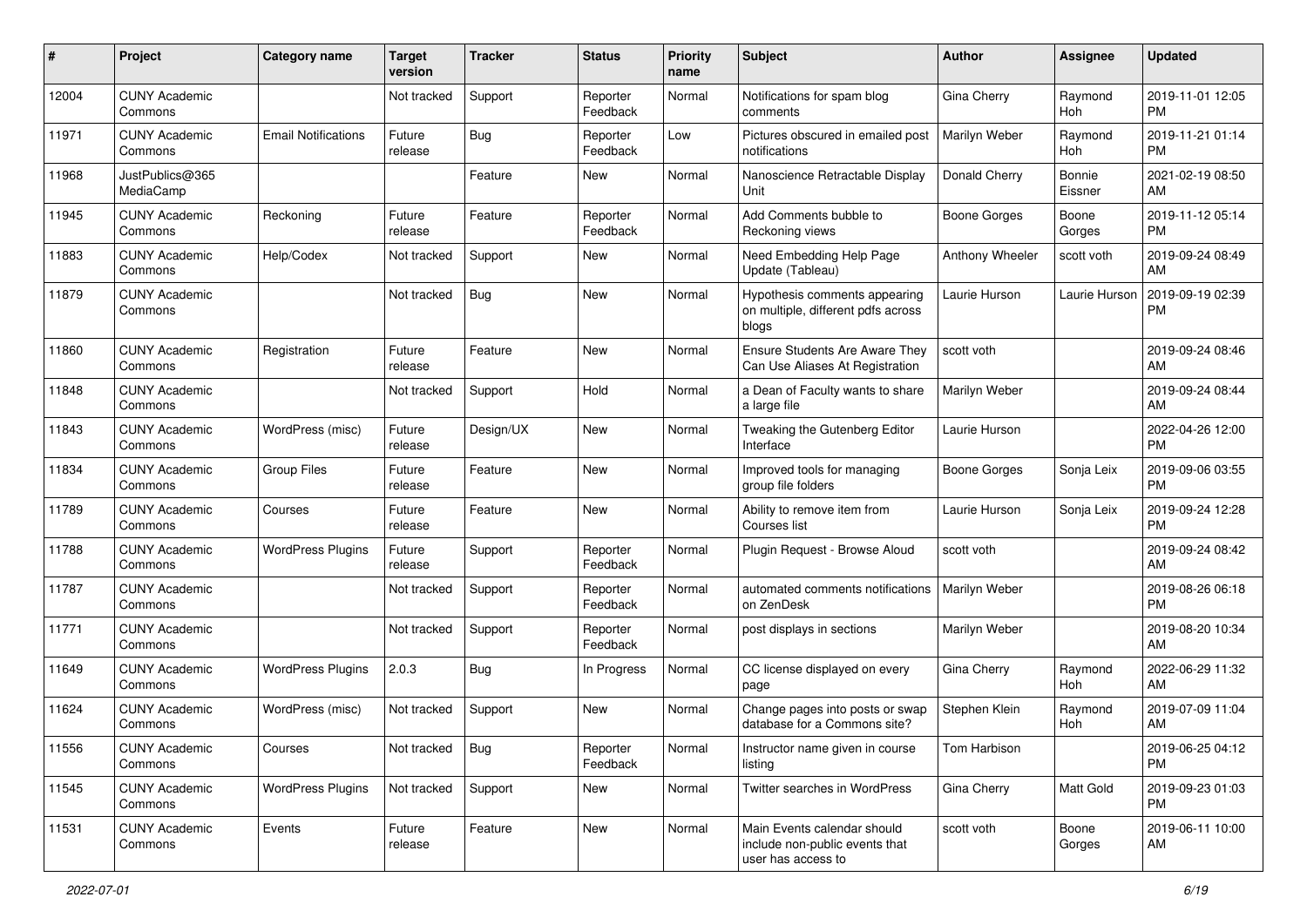| #     | Project                         | Category name            | <b>Target</b><br>version | <b>Tracker</b> | <b>Status</b>        | <b>Priority</b><br>name | <b>Subject</b>                                                                                               | <b>Author</b>           | Assignee           | <b>Updated</b>                |
|-------|---------------------------------|--------------------------|--------------------------|----------------|----------------------|-------------------------|--------------------------------------------------------------------------------------------------------------|-------------------------|--------------------|-------------------------------|
| 11519 | <b>CUNY Academic</b><br>Commons |                          | Not tracked              | Support        | Assigned             | Normal                  | comment option not appearing                                                                                 | Marilyn Weber           |                    | 2019-09-24 10:28<br>AM        |
| 11517 | <b>CUNY Academic</b><br>Commons |                          | Not tracked              | Feature        | Assigned             | Normal                  | wp-accessibility plugin should not<br>strip 'target=" blank" by default                                      | <b>Boone Gorges</b>     | Laurie Hurson      | 2019-09-24 09:57<br>AM        |
| 11509 | <b>CUNY Academic</b><br>Commons |                          | Not tracked              | Support        | Reporter<br>Feedback | Normal                  | deleted Page causing a Menu<br>problem?                                                                      | Marilyn Weber           |                    | 2019-06-04 09:54<br>AM        |
| 11496 | <b>CUNY Academic</b><br>Commons | <b>Public Portfolio</b>  | 1.15.2                   | Support        | <b>New</b>           | Normal                  | Replace Twitter Icon on Member<br>Portfolio page                                                             | scott voth              | Boone<br>Gorges    | 2019-06-06 01:03<br><b>PM</b> |
| 11493 | <b>CUNY Academic</b><br>Commons | Domain Mapping           | Not tracked              | Support        | Reporter<br>Feedback | Normal                  | Domain Mapping Request - Talia<br>Schaffer                                                                   | scott voth              | Matt Gold          | 2019-08-06 08:39<br>AM        |
| 11449 | <b>CUNY Academic</b><br>Commons | WordPress - Media        | Not tracked              | Support        | Reporter<br>Feedback | Normal                  | Cloning Media Library for JITP<br>from Staging to Production Site                                            | Patrick DeDauw          | Boone<br>Gorges    | 2019-05-13 12:00<br><b>PM</b> |
| 11415 | <b>CUNY Academic</b><br>Commons | <b>WordPress Plugins</b> | Not tracked              | Bug            | Reporter<br>Feedback | Normal                  | <b>Blog Subscriptions in Jetpack</b>                                                                         | Laurie Hurson           |                    | 2019-05-14 10:34<br>AM        |
| 11393 | <b>CUNY Academic</b><br>Commons |                          | Not tracked              | Publicity      | <b>New</b>           | Normal                  | After 1.15 release, ceate a hero<br>slide and post about adding a site<br>to a group                         | scott voth              | Patrick<br>Sweeney | 2019-05-14 10:32<br>AM        |
| 11392 | <b>CUNY Academic</b><br>Commons |                          | Future<br>release        | Bug            | <b>New</b>           | Normal                  | Migrate users away from<br><b>StatPress</b>                                                                  | Boone Gorges            |                    | 2019-04-23 03:53<br><b>PM</b> |
| 11386 | <b>CUNY Academic</b><br>Commons | WordPress - Media        | Not tracked              | Support        | Reporter<br>Feedback | Normal                  | disappearing images                                                                                          | scott voth              | Boone<br>Gorges    | 2019-05-14 10:32<br>AM        |
| 11243 | <b>CUNY Academic</b><br>Commons | BuddyPress (misc)        | Future<br>release        | Bug            | <b>New</b>           | Normal                  | Audit bp-custom.php                                                                                          | Raymond Hoh             | Raymond<br>Hoh     | 2022-04-26 11:59<br>AM        |
| 11149 | <b>CUNY Academic</b><br>Commons |                          | Not tracked              | Support        | Reporter<br>Feedback | Normal                  | comments getting blocked                                                                                     | Marilyn Weber           | Raymond<br>Hoh     | 2019-03-26 11:40<br>AM        |
| 11131 | <b>CUNY Academic</b><br>Commons |                          | Future<br>release        | Feature        | Reporter<br>Feedback | Normal                  | <b>Image Annotation Plugins</b>                                                                              | Laurie Hurson           |                    | 2019-02-26 11:33<br>AM        |
| 11120 | <b>CUNY Academic</b><br>Commons | <b>WordPress Plugins</b> | Not tracked              | Bug            | Reporter<br>Feedback | Normal                  | Events Manager Events Not<br>Showing Up                                                                      | Mark Webb               |                    | 2019-02-27 04:10<br><b>PM</b> |
| 11077 | <b>CUNY Academic</b><br>Commons | Events                   | Not tracked              | Feature        | Reporter<br>Feedback | Normal                  | Show event category description<br>in event list view                                                        | Raffi<br>Khatchadourian |                    | 2019-02-12 10:38<br><b>PM</b> |
| 11024 | <b>CUNY Academic</b><br>Commons | WordPress (misc)         | Future<br>release        | Bug            | <b>New</b>           | Normal                  | Subsites should not show "you<br>should update your .htaccess<br>now" notice after permalink setting<br>save | <b>Boone Gorges</b>     |                    | 2019-01-28 01:35<br><b>PM</b> |
| 10982 | <b>CUNY Academic</b><br>Commons | Domain Mapping           | Not tracked              | Support        | Reporter<br>Feedback | Normal                  | <b>CNAME</b> question                                                                                        | scott voth              |                    | 2019-01-22 04:29<br><b>PM</b> |
| 10839 | <b>CUNY Academic</b><br>Commons | About page               | Not tracked              | Support        | <b>New</b>           | Normal                  | <b>Mission Statement Needs</b><br>Revision                                                                   | scott voth              | Matt Gold          | 2018-12-26 10:58<br>AM        |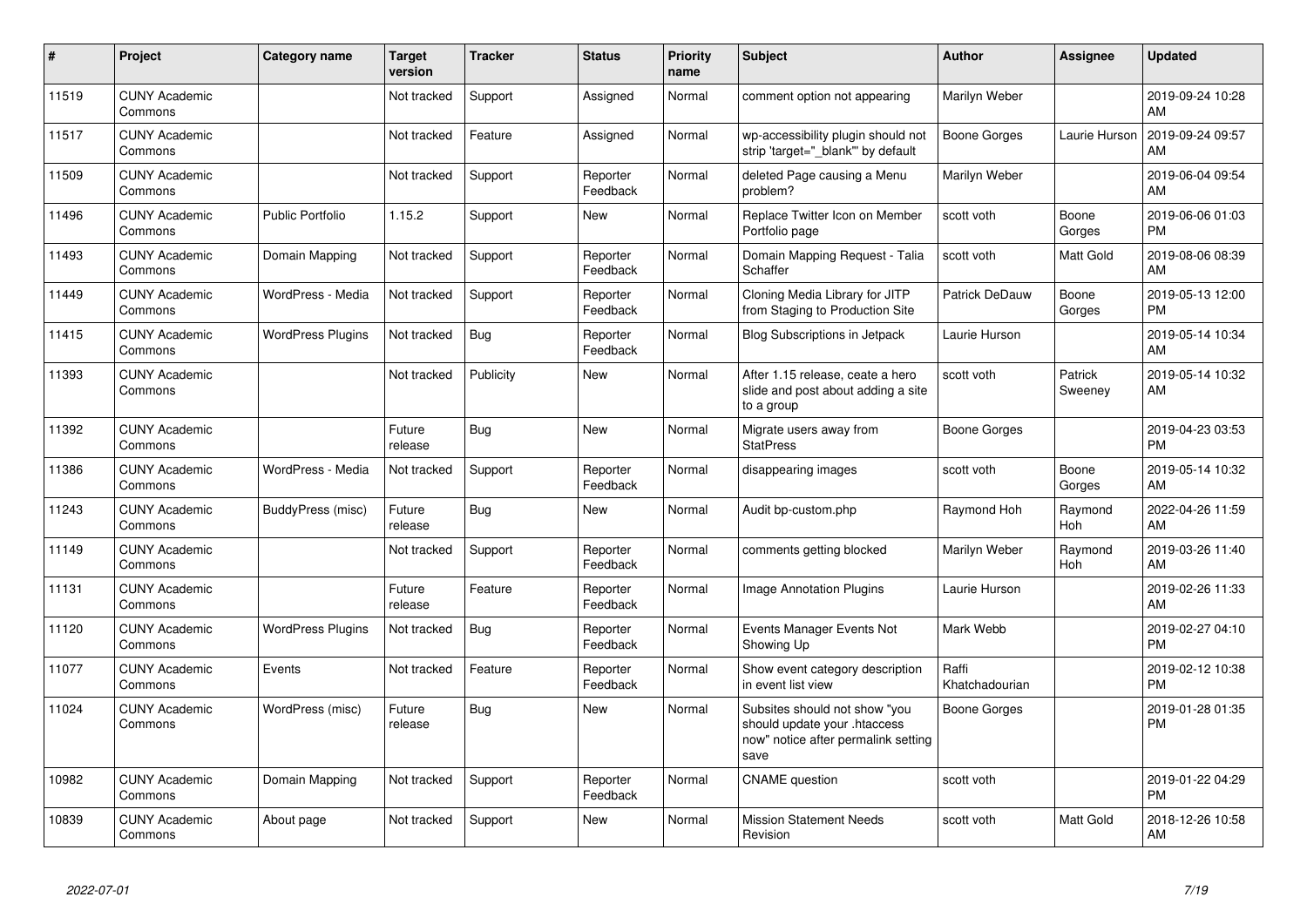| #     | <b>Project</b>                  | <b>Category name</b>        | <b>Target</b><br>version | <b>Tracker</b> | <b>Status</b>        | Priority<br>name | <b>Subject</b>                                                  | <b>Author</b>     | Assignee        | <b>Updated</b>                |
|-------|---------------------------------|-----------------------------|--------------------------|----------------|----------------------|------------------|-----------------------------------------------------------------|-------------------|-----------------|-------------------------------|
| 10794 | <b>CUNY Academic</b><br>Commons | Performance                 | Not tracked              | Bug            | <b>New</b>           | Normal           | Memcached connection<br>occasionally breaks                     | Boone Gorges      | Boone<br>Gorges | 2018-12-06 03:30<br><b>PM</b> |
| 10769 | <b>CUNY Academic</b><br>Commons | <b>WordPress Themes</b>     | Not tracked              | Bug            | Reporter<br>Feedback | Normal           | 2011 Theme Sidebar                                              | Mark Webb         |                 | 2018-12-04 04:09<br><b>PM</b> |
| 10678 | <b>CUNY Academic</b><br>Commons |                             | Not tracked              | Bug            | Reporter<br>Feedback | High             | Newsletter Plugin Not Sending<br><b>Out Newsletters</b>         | Mark Webb         | Boone<br>Gorges | 2019-09-16 09:38<br><b>PM</b> |
| 10659 | <b>CUNY Academic</b><br>Commons | Group Forums                | Future<br>release        | Feature        | Assigned             | Normal           | Post to multiple groups via email                               | <b>Matt Gold</b>  | Raymond<br>Hoh  | 2018-11-15 12:54<br>AM        |
| 10657 | <b>CUNY Academic</b><br>Commons |                             | Not tracked              | Support        | Reporter<br>Feedback | Normal           | child theme problems                                            | Marilyn Weber     |                 | 2018-11-08 01:19<br><b>PM</b> |
| 10580 | <b>CUNY Academic</b><br>Commons | Information<br>Architecture | Future<br>release        | Design/UX      | New                  | Normal           | Primary nav item review                                         | Boone Gorges      | Sara Cannon     | 2022-06-28 01:29<br><b>PM</b> |
| 10439 | <b>CUNY Academic</b><br>Commons | Design                      | 2.1.0                    | Design/UX      | <b>New</b>           | Normal           | Create Style Guide for Commons                                  | Sonja Leix        | Sara Cannon     | 2022-06-28 01:43<br><b>PM</b> |
| 10380 | <b>CUNY Academic</b><br>Commons | WordPress (misc)            | Future<br>release        | Feature        | In Progress          | Normal           | Remove blacklisted plugins                                      | Boone Gorges      |                 | 2022-04-26 12:00<br><b>PM</b> |
| 10368 | <b>CUNY Academic</b><br>Commons |                             | Future<br>release        | Feature        | Assigned             | Normal           | Use ORCID data to populate<br>academic profile page             | Stephen Francoeur | Boone<br>Gorges | 2018-09-25 01:53<br><b>PM</b> |
| 10354 | <b>CUNY Academic</b><br>Commons | <b>Public Portfolio</b>     | Future<br>release        | Feature        | <b>New</b>           | Normal           | Opt out of Having a Profile Page                                | scott voth        | Chris Stein     | 2020-05-12 10:43<br>AM        |
| 10273 | <b>CUNY Academic</b><br>Commons | Registration                | Not tracked              | Support        | Reporter<br>Feedback | Normal           | users combining CF and campus<br>address                        | Marilyn Weber     |                 | 2019-09-18 10:58<br>AM        |
| 10262 | <b>CUNY Academic</b><br>Commons |                             | Not tracked              | Bug            | Reporter<br>Feedback | Normal           | Newsletter Plugin: Broken Image<br>at Bottom of All Newsletters | Mark Webb         | Raymond<br>Hoh  | 2018-08-30 05:17<br><b>PM</b> |
| 10226 | <b>CUNY Academic</b><br>Commons | Courses                     | Future<br>release        | Feature        | New                  | Normal           | Add "My Courses" to drop down<br>list                           | scott voth        | Boone<br>Gorges | 2021-11-19 12:42<br><b>PM</b> |
| 10040 | <b>CUNY Academic</b><br>Commons | WordPress (misc)            | Not tracked              | Bug            | Reporter<br>Feedback | Normal           | User doesn't see full list of themes                            | <b>Matt Gold</b>  | Boone<br>Gorges | 2018-07-25 10:12<br>AM        |
| 9979  | <b>CUNY Academic</b><br>Commons | <b>Email Notifications</b>  | Not tracked              | Bug            | Reporter<br>Feedback | Normal           | Reports of slow email activation<br>emails                      | <b>Matt Gold</b>  | Boone<br>Gorges | 2018-08-29 09:40<br><b>PM</b> |
| 9947  | <b>CUNY Academic</b><br>Commons | <b>WordPress Plugins</b>    | Future<br>release        | Feature        | Reporter<br>Feedback | Normal           | Install H5P quiz plugin                                         | Matt Gold         | Boone<br>Gorges | 2018-09-11 11:01<br>AM        |
| 9941  | <b>CUNY Academic</b><br>Commons | Wiki                        | Not tracked              | Support        | Assigned             | Normal           | Wiki functionality                                              | Matt Gold         | Boone<br>Gorges | 2018-06-26 10:57<br>AM        |
| 9926  | <b>CUNY Academic</b><br>Commons | <b>WordPress Plugins</b>    | Future<br>release        | <b>Bug</b>     | New                  | Normal           | twitter-mentions-as-comments<br>cron jobs can run long          | Boone Gorges      | Boone<br>Gorges | 2018-10-24 12:34<br><b>PM</b> |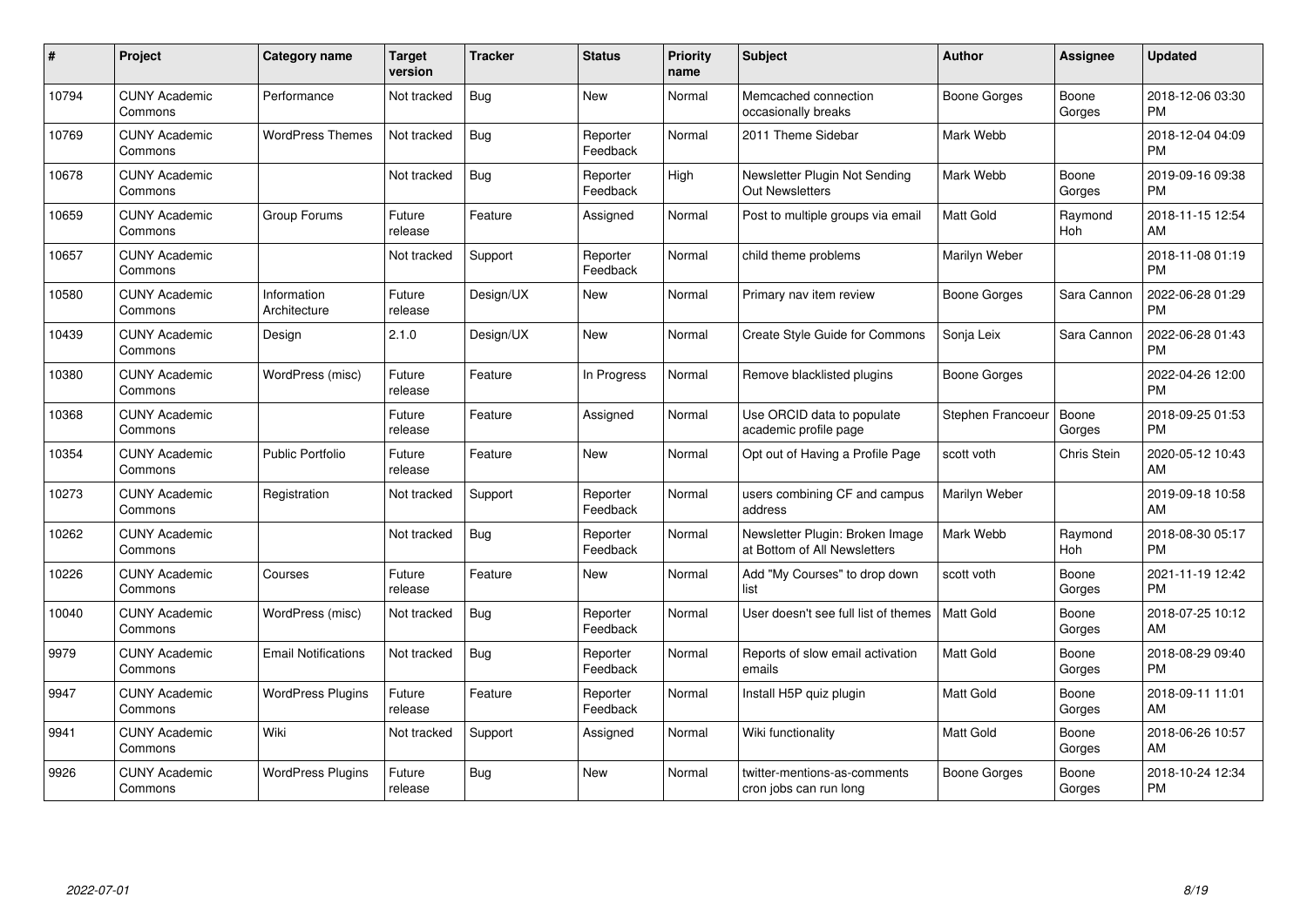| #    | Project                         | Category name            | <b>Target</b><br>version | Tracker    | <b>Status</b>        | <b>Priority</b><br>name | Subject                                                                                                                                      | Author                  | Assignee            | <b>Updated</b>                |
|------|---------------------------------|--------------------------|--------------------------|------------|----------------------|-------------------------|----------------------------------------------------------------------------------------------------------------------------------------------|-------------------------|---------------------|-------------------------------|
| 9908 | <b>CUNY Academic</b><br>Commons |                          | Not tracked              | Feature    | <b>New</b>           | Normal                  | Is it possible to send email<br>updates to users (or an email<br>address not on the list) for only a<br>single page AFTER being<br>prompted? | <b>Michael Shields</b>  | scott voth          | 2018-06-11 01:34<br><b>PM</b> |
| 9895 | <b>CUNY Academic</b><br>Commons | Onboarding               | Future<br>release        | Feature    | Assigned             | Normal                  | Add "Accept Invitation"<br>link/button/function to Group<br>and/or Site invitation emails?                                                   | Luke Waltzer            | Boone<br>Gorges     | 2018-06-07 12:42<br><b>PM</b> |
| 9835 | <b>CUNY Academic</b><br>Commons | Group Forums             | Future<br>release        | Bug        | Assigned             | Normal                  | add a "like" function?                                                                                                                       | Marilyn Weber           | <b>Erik Trainer</b> | 2018-06-05 01:49<br><b>PM</b> |
| 9729 | <b>CUNY Academic</b><br>Commons | <b>SEO</b>               | Not tracked              | Support    | <b>New</b>           | Normal                  | 503 Errors showing on<br>newlaborforum.cuny.edu                                                                                              | Diane Krauthamer        | Raymond<br>Hoh      | 2018-05-22 04:48<br><b>PM</b> |
| 9720 | <b>CUNY Academic</b><br>Commons | Authentication           | Future<br>release        | Feature    | <b>New</b>           | Normal                  | The Commons should be an<br>oAuth provider                                                                                                   | <b>Boone Gorges</b>     |                     | 2019-03-01 02:04<br><b>PM</b> |
| 9643 | <b>CUNY Academic</b><br>Commons | Publicity                | Not tracked              | Feature    | <b>New</b>           | Normal                  | Create a page on the Commons<br>for logos etc.                                                                                               | Stephen Real            | Stephen Real        | 2018-04-24 10:53<br>AM        |
| 9515 | <b>CUNY Academic</b><br>Commons | <b>WordPress Plugins</b> | Not tracked              | Bug        | Reporter<br>Feedback | Normal                  | Text to Speech plugin - "More<br>Slowly" checkbox not working                                                                                | scott voth              | Boone<br>Gorges     | 2018-06-13 02:26<br><b>PM</b> |
| 9420 | <b>CUNY Academic</b><br>Commons | cuny.is                  | Not tracked              | Feature    | New                  | Normal                  | Request for http://cuny.is/streams                                                                                                           | Raffi<br>Khatchadourian | Marilyn<br>Weber    | 2018-04-02 10:08<br>AM        |
| 9346 | <b>CUNY Academic</b><br>Commons | WordPress (misc)         | Not tracked              | Bug        | New                  | Normal                  | Clone cetls.bmcc.cuny.edu for<br>development                                                                                                 | Owen Roberts            | Raymond<br>Hoh      | 2018-03-06 05:35<br><b>PM</b> |
| 9289 | <b>CUNY Academic</b><br>Commons | <b>WordPress Plugins</b> | Future<br>release        | Bug        | Reporter<br>Feedback | Normal                  | Email Users Plugin                                                                                                                           | Laurie Hurson           | Boone<br>Gorges     | 2018-10-24 12:34<br><b>PM</b> |
| 9211 | <b>CUNY Academic</b><br>Commons | <b>WordPress Plugins</b> | Future<br>release        | Support    | Reporter<br>Feedback | Normal                  | Auto-Role Setting in Forum Plugin<br>Causing Some Confusion                                                                                  | Luke Waltzer            | Boone<br>Gorges     | 2018-03-13 11:44<br>AM        |
| 9207 | <b>CUNY Academic</b><br>Commons |                          | Future<br>release        | Support    | Reporter<br>Feedback | Normal                  | display dashboards made in<br>Tableau?                                                                                                       | Marilyn Weber           | Boone<br>Gorges     | 2018-04-10 10:42<br>AM        |
| 9060 | <b>CUNY Academic</b><br>Commons | Commons In A Box         | Not tracked              | Bug        | Hold                 | Normal                  | Problems with CBox image library<br>/ upload                                                                                                 | Lisa Rhody              | Raymond<br>Hoh      | 2018-01-10 03:26<br><b>PM</b> |
| 9028 | <b>CUNY Academic</b><br>Commons | Onboarding               | Future<br>release        | Feature    | Assigned             | Normal                  | suggest groups to new members<br>during the registration process                                                                             | Matt Gold               | Chris Stein         | 2018-10-24 12:34<br><b>PM</b> |
| 9015 | <b>CUNY Academic</b><br>Commons | Groups (misc)            | Not tracked              | Outreach   | Assigned             | Normal                  | Email group admins the email<br>addresses of their groups                                                                                    | <b>Matt Gold</b>        | Matt Gold           | 2018-01-02 09:54<br>AM        |
| 8992 | <b>NYCDH Community</b><br>Site  |                          |                          | <b>Bug</b> | Assigned             | Normal                  | Multiple RBE error reports                                                                                                                   | Matt Gold               | Raymond<br>Hoh      | 2017-12-11 05:43<br><b>PM</b> |
| 8991 | <b>CUNY Academic</b><br>Commons | Reply By Email           | Not tracked              | <b>Bug</b> | Hold                 | Normal                  | RBE duplicate email message<br>issue                                                                                                         | Matt Gold               | Raymond<br>Hoh      | 2018-02-18 08:53<br><b>PM</b> |
| 8976 | <b>CUNY Academic</b><br>Commons | Reply By Email           | Not tracked              | Feature    | Assigned             | Normal                  | Package RBE new topics posting?   Matt Gold                                                                                                  |                         | Raymond<br>Hoh      | 2017-12-04 02:34<br><b>PM</b> |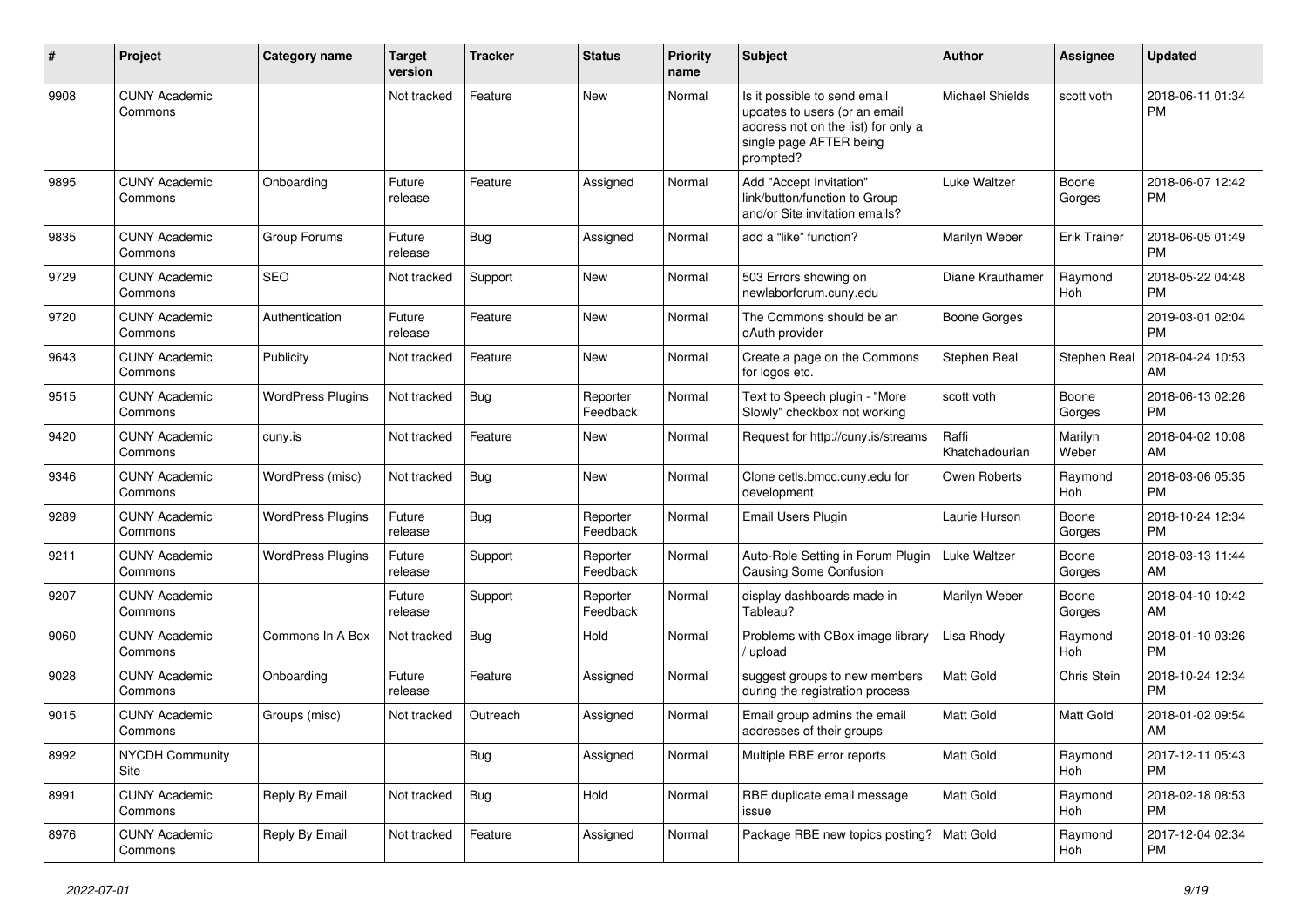| #    | Project                         | <b>Category name</b>      | <b>Target</b><br>version | <b>Tracker</b> | <b>Status</b>        | Priority<br>name | <b>Subject</b>                                                                                  | <b>Author</b>           | <b>Assignee</b>    | <b>Updated</b>                |
|------|---------------------------------|---------------------------|--------------------------|----------------|----------------------|------------------|-------------------------------------------------------------------------------------------------|-------------------------|--------------------|-------------------------------|
| 8902 | <b>CUNY Academic</b><br>Commons | Design                    | Not tracked              | Feature        | Assigned             | Normal           | Report back on research on<br><b>BuddyPress themes</b>                                          | Matt Gold               | Michael Smith      | 2017-11-10 12:31<br>PM        |
| 8901 | <b>CUNY Academic</b><br>Commons | Accessibility             | Future<br>release        | Feature        | Assigned             | Normal           | Theme analysis for accessibility                                                                | <b>Matt Gold</b>        | Boone<br>Gorges    | 2022-04-26 11:59<br>AM        |
| 8900 | <b>CUNY Academic</b><br>Commons | Accessibility             | Future<br>release        | Feature        | Assigned             | Normal           | Look into tools to enforce<br>accessibility in WP environment                                   | <b>Matt Gold</b>        | Boone<br>Gorges    | 2022-04-26 11:59<br>AM        |
| 8898 | <b>CUNY Academic</b><br>Commons | Social Paper              | Not tracked              | Feature        | Assigned             | Normal           | Usage data on docs and social<br>paper                                                          | Matt Gold               | Matt Gold          | 2017-11-16 11:32<br>AM        |
| 8837 | <b>CUNY Academic</b><br>Commons |                           | Not tracked              | Feature        | Assigned             | Normal           | Create a form to request info from<br>people requesting premium<br>themes and plugins           | <b>Matt Gold</b>        | Marilyn<br>Weber   | 2017-11-14 03:35<br><b>PM</b> |
| 8836 | <b>CUNY Academic</b><br>Commons | Blogs (BuddyPress)        | Future<br>release        | Feature        | Assigned             | Normal           | Redesign site launch process                                                                    | <b>Matt Gold</b>        | Boone<br>Gorges    | 2019-10-03 02:49<br><b>PM</b> |
| 8835 | <b>CUNY Academic</b><br>Commons | <b>Blogs (BuddyPress)</b> | Future<br>release        | Feature        | <b>New</b>           | Normal           | Extend cuny is shortlinks to sites                                                              | Luke Waltzer            | Boone<br>Gorges    | 2022-04-26 11:59<br>AM        |
| 8756 | <b>CUNY Academic</b><br>Commons | Group Blogs               | Future<br>release        | Feature        | Hold                 | Normal           | Connect multiple blogs to one<br>group?                                                         | <b>Matt Gold</b>        | Boone<br>Gorges    | 2017-09-30 10:42<br>AM        |
| 8675 | <b>CUNY Academic</b><br>Commons | <b>User Onboarding</b>    | Future<br>release        | Bug            | Reporter<br>Feedback | Low              | Add new User search screen calls<br>for the input of email address but<br>doesn't work with one | Paul Hebert             | Boone<br>Gorges    | 2017-10-11 11:17<br>AM        |
| 8666 | <b>CUNY Academic</b><br>Commons | Teaching                  | Not tracked              | Documentation  | Assigned             | Normal           | Create Teaching on the Commons<br>Resource Page                                                 | Matt Gold               | Laurie Hurson      | 2019-09-23 03:16<br><b>PM</b> |
| 8607 | <b>CUNY Academic</b><br>Commons |                           | Not tracked              | Support        | <b>New</b>           | Normal           | Paypal?                                                                                         | Marilyn Weber           | Matt Gold          | 2018-05-15 01:37<br><b>PM</b> |
| 8498 | <b>CUNY Academic</b><br>Commons | <b>WordPress Plugins</b>  | Future<br>release        | Feature        | <b>New</b>           | Low              | <b>Gravity Forms Email Users</b>                                                                | Raffi<br>Khatchadourian | Matt Gold          | 2017-10-13 12:58<br><b>PM</b> |
| 8440 | <b>CUNY Academic</b><br>Commons | Onboarding                | Not tracked              | Bug            | New                  | Normal           | Create Test Email Accounts for<br><b>Onboarding Project</b>                                     | Stephen Real            | Stephen Real       | 2017-08-01 09:49<br><b>PM</b> |
| 8211 | <b>CUNY Academic</b><br>Commons | <b>WordPress Themes</b>   | Future<br>release        | Feature        | New                  | Normal           | Theme Suggestions: Material<br>Design-Inspired Themes                                           | Margaret Galvan         | Margaret<br>Galvan | 2017-08-07 02:48<br><b>PM</b> |
| 8078 | <b>CUNY Academic</b><br>Commons | <b>WordPress Plugins</b>  | Future<br>release        | System Upgrade | Assigned             | Normal           | <b>CommentPress Updates</b>                                                                     | Margaret Galvan         | Christian<br>Wach  | 2017-05-08 03:49<br><b>PM</b> |
| 7981 | <b>CUNY Academic</b><br>Commons | Social Paper              | Future<br>release        | Bug            | New                  | Normal           | Social Paper comments should<br>not go to spam                                                  | Luke Waltzer            | Boone<br>Gorges    | 2018-04-16 03:52<br><b>PM</b> |
| 7928 | <b>CUNY Academic</b><br>Commons | Group Forums              | Not tracked              | Bug            | <b>New</b>           | Normal           | Duplicate Forum post                                                                            | Luke Waltzer            | Raymond<br>Hoh     | 2017-04-11 09:27<br><b>PM</b> |
| 7828 | <b>CUNY Academic</b><br>Commons |                           | Not tracked              | Feature        | Assigned             | Normal           | Theme Assessment 2017                                                                           | Margaret Galvan         | Margaret<br>Galvan | 2017-05-02 10:41<br><b>PM</b> |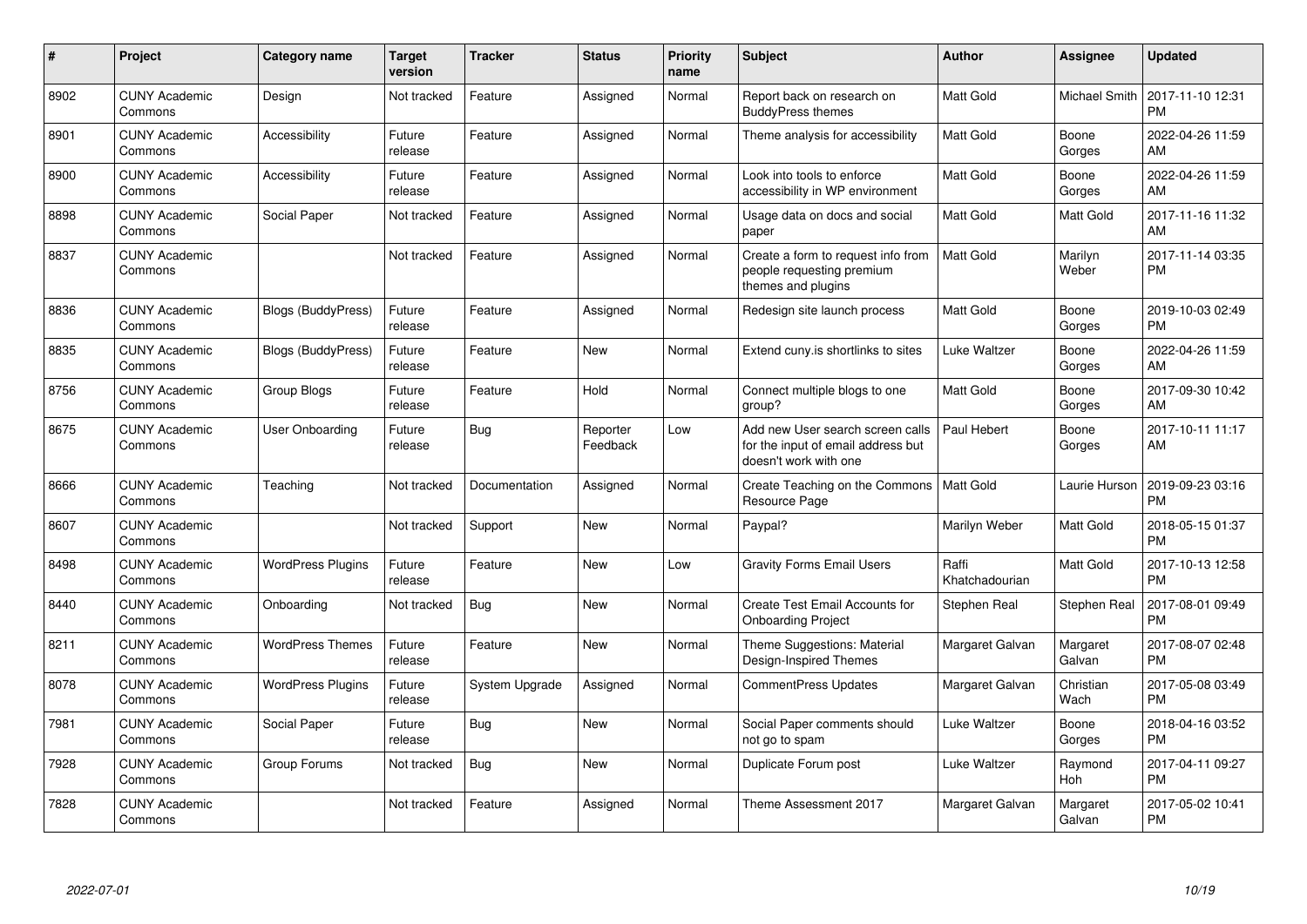| #    | Project                         | <b>Category name</b>     | <b>Target</b><br>version | <b>Tracker</b> | <b>Status</b>        | <b>Priority</b><br>name | Subject                                                                                   | Author              | <b>Assignee</b>    | <b>Updated</b>                |
|------|---------------------------------|--------------------------|--------------------------|----------------|----------------------|-------------------------|-------------------------------------------------------------------------------------------|---------------------|--------------------|-------------------------------|
| 7663 | <b>CUNY Academic</b><br>Commons | Social Paper             | Future<br>release        | Bug            | <b>New</b>           | Normal                  | Social Paper notifications not<br>formatted correctly on secondary<br>sites               | <b>Boone Gorges</b> | Boone<br>Gorges    | 2018-04-16 03:52<br><b>PM</b> |
| 7624 | <b>CUNY Academic</b><br>Commons | BuddyPress (misc)        | Future<br>release        | Design/UX      | <b>New</b>           | Normal                  | <b>BP</b> Notifications                                                                   | Luke Waltzer        | Paige Dupont       | 2017-02-08 10:43<br><b>PM</b> |
| 7115 | <b>CUNY Academic</b><br>Commons | Groups (misc)            | Future<br>release        | Feature        | Reporter<br>Feedback | Normal                  | make licensing info clear during<br>group creation                                        | <b>Matt Gold</b>    | Raymond<br>Hoh     | 2020-12-08 11:32<br>AM        |
| 7022 | <b>CUNY Academic</b><br>Commons | Announcements            | Future<br>release        | Bug            | New                  | Normal                  | Sitewide announcements should<br>be displayed on, and dismissable<br>from, mapped domains | <b>Boone Gorges</b> | Boone<br>Gorges    | 2018-03-22 10:18<br>AM        |
| 6995 | <b>CUNY Academic</b><br>Commons | Home Page                | Not tracked              | Bug            | Assigned             | Normal                  | member filter on homepage not<br>working                                                  | Matt Gold           | Raymond<br>Hoh     | 2016-12-11 09:46<br><b>PM</b> |
| 6755 | <b>CUNY Academic</b><br>Commons | WordPress (misc)         | Future<br>release        | Bug            | New                  | Normal                  | Cannot Deactivate Plugin                                                                  | Laura Kane          |                    | 2016-11-16 01:12<br><b>PM</b> |
| 6749 | <b>CUNY Academic</b><br>Commons | Events                   | Future<br>release        | <b>Bug</b>     | <b>New</b>           | Low                     | BPEO iCal request can trigger<br>very large number of DB queries                          | Boone Gorges        | Raymond<br>Hoh     | 2016-11-15 10:09<br><b>PM</b> |
| 6671 | <b>CUNY Academic</b><br>Commons | Reply By Email           | Not tracked              | Bug            | Assigned             | Normal                  | "Post too often" RBE error<br>message                                                     | Matt Gold           | Raymond<br>Hoh     | 2016-11-11 09:55<br>AM        |
| 6665 | <b>CUNY Academic</b><br>Commons |                          | Not tracked              | Publicity      | New                  | Normal                  | Dead Link in 1.10 announcement<br>post                                                    | Paige Dupont        | Stephen Real       | 2016-12-01 03:11<br><b>PM</b> |
| 6644 | <b>CUNY Academic</b><br>Commons |                          | Not tracked              | Bug            | Reporter<br>Feedback | High                    | White Screen at Login Pge                                                                 | Luke Waltzer        | Raymond<br>Hoh     | 2016-11-21 10:34<br><b>PM</b> |
| 6426 | <b>CUNY Academic</b><br>Commons | Spam/Spam<br>Prevention  | Future<br>release        | Feature        | Assigned             | Normal                  | Force captcha on all comments?                                                            | <b>Matt Gold</b>    | <b>Tahir Butt</b>  | 2016-10-24 02:06<br><b>PM</b> |
| 6392 | <b>CUNY Academic</b><br>Commons | Group Forums             | Future<br>release        | Design/UX      | Assigned             | Low                     | Composition/Preview Panes in<br>Forum Posts                                               | Luke Waltzer        | Paige Dupont       | 2016-10-21 04:26<br><b>PM</b> |
| 6389 | <b>CUNY Academic</b><br>Commons | <b>BuddyPress Docs</b>   | Future<br>release        | Feature        | <b>New</b>           | Low                     | Make Discussion Area Visible<br>When Editing a Doc                                        | Luke Waltzer        | Boone<br>Gorges    | 2016-10-21 04:16<br><b>PM</b> |
| 6356 | <b>CUNY Academic</b><br>Commons | <b>WordPress Plugins</b> | Future<br>release        | Bug            | Reporter<br>Feedback | Low                     | Should Subscribe2 be<br>deprecated?                                                       | Luke Waltzer        |                    | 2017-03-20 12:20<br><b>PM</b> |
| 6332 | <b>CUNY Academic</b><br>Commons | WordPress (misc)         | Future<br>release        | Feature        | New                  | Normal                  | Allow uploaded files to be marked<br>as private in an ad hoc way                          | <b>Boone Gorges</b> |                    | 2016-10-17 11:41<br><b>PM</b> |
| 6298 | <b>CUNY Academic</b><br>Commons | <b>User Experience</b>   | Not tracked              | Design/UX      | Assigned             | Normal                  | Examine data from survey                                                                  | <b>Matt Gold</b>    | Margaret<br>Galvan | 2016-10-14 12:16<br>PM        |
| 6115 | <b>CUNY Academic</b><br>Commons | Publicity                | Not tracked              | Feature        | Assigned             | Normal                  | create digital signage for GC                                                             | <b>Matt Gold</b>    | scott voth         | 2016-10-11 10:09<br><b>PM</b> |
| 6078 | <b>CUNY Academic</b><br>Commons | Blogs (BuddyPress)       | Future<br>release        | Feature        | New                  | Normal                  | <b>Explore Adding Network Blog</b><br>Metadata Plugin                                     | Luke Waltzer        | Luke Waltzer       | 2016-10-11 10:29<br><b>PM</b> |
| 6014 | <b>CUNY Academic</b><br>Commons | Publicity                | Future<br>release        | Publicity      | Reporter<br>Feedback | Normal                  | Google search listing                                                                     | Matt Gold           | Boone<br>Gorges    | 2016-09-21 03:48<br><b>PM</b> |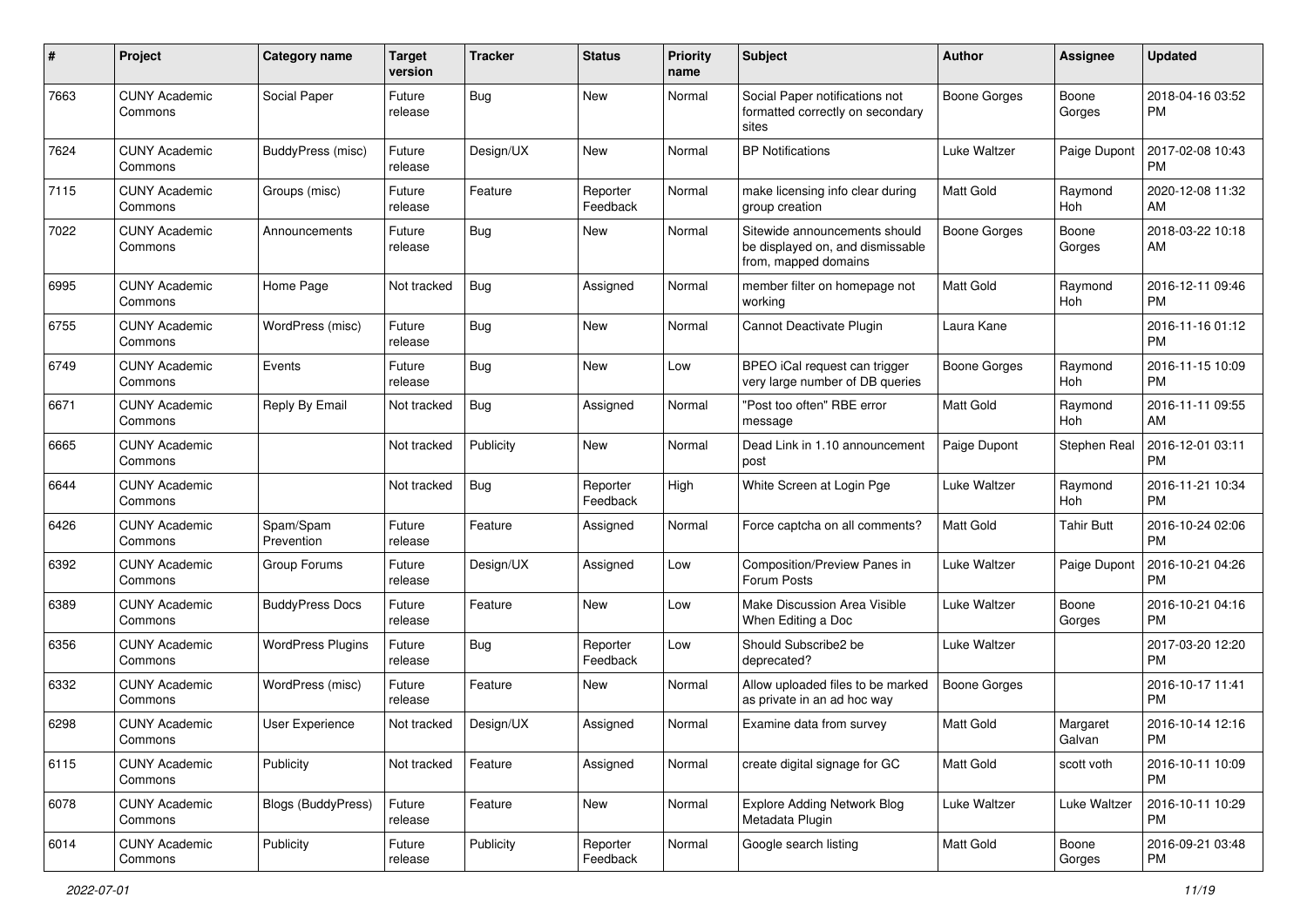| #    | Project                         | <b>Category name</b>       | Target<br>version | <b>Tracker</b> | <b>Status</b>        | Priority<br>name | <b>Subject</b>                                                     | <b>Author</b>    | <b>Assignee</b>     | <b>Updated</b>                |
|------|---------------------------------|----------------------------|-------------------|----------------|----------------------|------------------|--------------------------------------------------------------------|------------------|---------------------|-------------------------------|
| 5992 | <b>CUNY Academic</b><br>Commons | <b>Email Notifications</b> | Future<br>release | Feature        | <b>New</b>           | Normal           | Changing the From line of<br>autogenerated blog emails             | Marilyn Weber    |                     | 2018-09-27 05:19<br><b>PM</b> |
| 5955 | <b>CUNY Academic</b><br>Commons | Outreach                   | Future<br>release | Feature        | Assigned             | Normal           | Create auto-newsletter for<br>commons members                      | <b>Matt Gold</b> | Luke Waltzer        | 2016-08-30 10:34<br>AM        |
| 5827 | <b>CUNY Academic</b><br>Commons | <b>Public Portfolio</b>    | Future<br>release | Bug            | Assigned             | Normal           | Academic Interests square bracket<br>links not working             | scott voth       | Chris Stein         | 2016-08-11 11:59<br><b>PM</b> |
| 5826 | <b>CUNY Academic</b><br>Commons | <b>WordPress Plugins</b>   | Future<br>release | Support        | Reporter<br>Feedback | Normal           | <b>Remove Subscription Options</b><br>plugin from directory        | Sarah Morgano    | Sarah<br>Morgano    | 2016-10-21 04:14<br><b>PM</b> |
| 5696 | <b>CUNY Academic</b><br>Commons | Events                     | Future<br>release | Feature        | Assigned             | Normal           | Events Calendar - display options<br>/ calendar aggregation        | <b>Matt Gold</b> | Boone<br>Gorges     | 2016-10-13 11:44<br>AM        |
| 5691 | <b>CUNY Academic</b><br>Commons | <b>Blogs (BuddyPress)</b>  | Future<br>release | Bug            | Assigned             | High             | Differing numbers on Sites display                                 | <b>Matt Gold</b> | Raymond<br>Hoh      | 2016-06-13 01:37<br><b>PM</b> |
| 5679 | <b>CUNY Academic</b><br>Commons | Analytics                  | Not tracked       | Feature        | <b>New</b>           | Normal           | Logged In Users for GA                                             | Valerie Townsend | Valerie<br>Townsend | 2016-06-11 09:49<br>AM        |
| 5581 | <b>CUNY Academic</b><br>Commons | Analytics                  | Future<br>release | Feature        | Assigned             | Normal           | <b>Explore alternatives to Google</b><br>Analytics                 | Matt Gold        | Valerie<br>Townsend | 2020-04-17 03:12<br><b>PM</b> |
| 5489 | <b>CUNY Academic</b><br>Commons | Social Paper               | Future<br>release | Feature        | New                  | Normal           | Asc/desc sorting for Social Paper<br>directories                   | Boone Gorges     |                     | 2016-04-21 10:06<br><b>PM</b> |
| 5488 | <b>CUNY Academic</b><br>Commons | Social Paper               | Future<br>release | <b>Bug</b>     | <b>New</b>           | Normal           | Add a "last edited by" field to<br>Social Paper group directories  | Boone Gorges     |                     | 2016-04-21 10:05<br>PM        |
| 5397 | <b>CUNY Academic</b><br>Commons | Social Paper               | Future<br>release | Feature        | New                  | Normal           | frustrating to have to<br>enable/disable in SP                     | Marilyn Weber    | Samantha<br>Raddatz | 2016-04-20 03:39<br><b>PM</b> |
| 5317 | <b>CUNY Academic</b><br>Commons | Group Blogs                | Not tracked       | <b>Bug</b>     | Reporter<br>Feedback | Normal           | Notifications of New Post Didn't<br>Come                           | Luke Waltzer     | Samantha<br>Raddatz | 2016-03-21 10:41<br><b>PM</b> |
| 5316 | <b>CUNY Academic</b><br>Commons | User Experience            | Future<br>release | Feature        | Assigned             | Normal           | Prompt user email address<br>updates                               | Matt Gold        | Stephen Real        | 2016-12-21 03:30<br><b>PM</b> |
| 5298 | <b>CUNY Academic</b><br>Commons |                            | Not tracked       | Publicity      | New                  | Normal           | Survey Pop-Up Text                                                 | Samantha Raddatz | Samantha<br>Raddatz | 2016-03-22 12:27<br><b>PM</b> |
| 5282 | <b>CUNY Academic</b><br>Commons | Social Paper               | Future<br>release | <b>Bug</b>     | New                  | Normal           | Replying via email directs to paper<br>but not individual comment. | Marilyn Weber    | Raymond<br>Hoh      | 2016-03-02 01:48<br><b>PM</b> |
| 5268 | <b>CUNY Academic</b><br>Commons | Group Forums               | Future<br>release | Bug            | Assigned             | Normal           | Long-time to post to multiple<br>groups                            | Luke Waltzer     | Daniel Jones        | 2016-09-07 06:31<br><b>PM</b> |
| 5234 | <b>CUNY Academic</b><br>Commons | Membership                 | Future<br>release | Feature        | Assigned             | Normal           | Write Unconfirmed patch for WP                                     | Boone Gorges     | Boone<br>Gorges     | 2016-10-24 11:18<br>AM        |
| 5225 | <b>CUNY Academic</b><br>Commons | Registration               | Future<br>release | Feature        | Assigned             | Normal           | On-boarding Issues                                                 | Luke Waltzer     | Samantha<br>Raddatz | 2016-02-12 02:58<br><b>PM</b> |
| 5205 | <b>CUNY Academic</b><br>Commons | Social Paper               | Future<br>release | Feature        | <b>New</b>           | Normal           | Social Paper folders                                               | Marilyn Weber    |                     | 2016-02-11 10:24<br>PM        |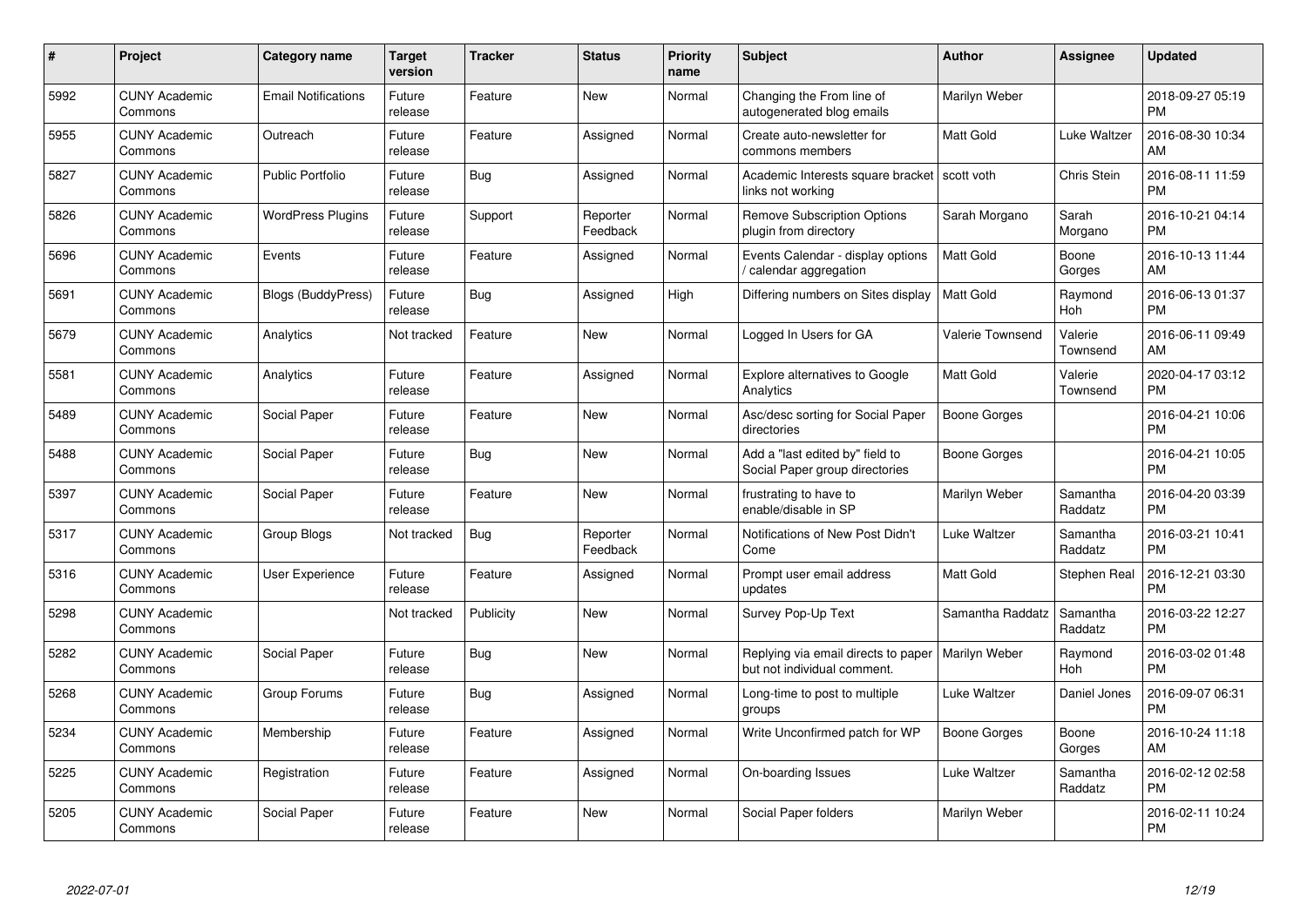| #    | Project                         | <b>Category name</b>    | <b>Target</b><br>version | <b>Tracker</b> | <b>Status</b> | <b>Priority</b><br>name | <b>Subject</b>                                                                                                                                        | Author                  | Assignee            | <b>Updated</b>                |
|------|---------------------------------|-------------------------|--------------------------|----------------|---------------|-------------------------|-------------------------------------------------------------------------------------------------------------------------------------------------------|-------------------------|---------------------|-------------------------------|
| 5199 | <b>CUNY Academic</b><br>Commons | Social Paper            | Future<br>release        | Feature        | <b>New</b>    | Normal                  | add tables to the SP editor                                                                                                                           | Marilyn Weber           |                     | 2016-10-24 11:27<br>AM        |
| 5183 | <b>CUNY Academic</b><br>Commons | Social Paper            | Future<br>release        | Design/UX      | New           | Normal                  | Creating a new paper when<br>viewing an existing paper                                                                                                | Raffi<br>Khatchadourian | Samantha<br>Raddatz | 2016-02-02 12:09<br><b>PM</b> |
| 5182 | <b>CUNY Academic</b><br>Commons | Social Paper            | Future<br>release        | Design/UX      | <b>New</b>    | Normal                  | "Publishing" a private paper on<br>social paper?                                                                                                      | Raffi<br>Khatchadourian | Boone<br>Gorges     | 2016-10-13 04:12<br><b>PM</b> |
| 5058 | <b>CUNY Academic</b><br>Commons | Social Paper            | Future<br>release        | Feature        | <b>New</b>    | Low                     | Can there be a clearer signal that<br>even when comments have<br>already been made you add<br>comments by clicking on the side?<br>(SP suggestion #5) | Marilyn Weber           | Samantha<br>Raddatz | 2016-02-11 10:24<br><b>PM</b> |
| 5053 | <b>CUNY Academic</b><br>Commons | Social Paper            | Future<br>release        | Feature        | New           | Low                     | Scrollable menu to add readers<br>(SP suggestion #4)                                                                                                  | Marilyn Weber           | Samantha<br>Raddatz | 2016-04-21 05:21<br><b>PM</b> |
| 5052 | <b>CUNY Academic</b><br>Commons | Social Paper            | Future<br>release        | Feature        | New           | Low                     | Sentence by sentence or line by<br>line comments (SP suggestion #3)                                                                                   | Marilyn Weber           | Boone<br>Gorges     | 2016-02-11 10:24<br><b>PM</b> |
| 5050 | <b>CUNY Academic</b><br>Commons | Social Paper            | Future<br>release        | Feature        | <b>New</b>    | Low                     | Making comments visible in SP<br>editing mode (SP suggestion #1)                                                                                      | Marilyn Weber           | Samantha<br>Raddatz | 2019-09-17 11:10<br><b>PM</b> |
| 5016 | <b>CUNY Academic</b><br>Commons | Events                  | Future<br>release        | Feature        | Assigned      | Low                     | Allow comments to be posted on<br>events                                                                                                              | <b>Matt Gold</b>        | Raymond<br>Hoh      | 2019-03-01 02:23<br><b>PM</b> |
| 4986 | <b>CUNY Academic</b><br>Commons | ZenDesk                 | Not tracked              | Support        | Assigned      | Normal                  | Prepare documentation for<br>Zendesk re web widget                                                                                                    | Matt Gold               | Samantha<br>Raddatz | 2016-02-25 03:09<br><b>PM</b> |
| 4980 | <b>CUNY Academic</b><br>Commons | Home Page               | Future<br>release        | Feature        | Assigned      | Normal                  | CAC Featured Content -- Adding<br>Randomization                                                                                                       | <b>Matt Gold</b>        | Boone<br>Gorges     | 2016-12-12 03:01<br><b>PM</b> |
| 4972 | <b>CUNY Academic</b><br>Commons | Analytics               | Not tracked              | Bug            | <b>New</b>    | Normal                  | <b>Newsletter Analytics</b>                                                                                                                           | Stephen Real            | Matt Gold           | 2015-12-09 12:54<br><b>PM</b> |
| 4903 | <b>CUNY Academic</b><br>Commons | Events                  | Future<br>release        | Design/UX      | Assigned      | Normal                  | Improving visual appearance of<br>event calendars                                                                                                     | <b>Matt Gold</b>        | Boone<br>Gorges     | 2016-10-13 11:51<br>AM        |
| 4661 | <b>CUNY Academic</b><br>Commons | User Experience         | Future<br>release        | Bug            | Assigned      | Normal                  | Simplify Events text                                                                                                                                  | <b>Matt Gold</b>        | Samantha<br>Raddatz | 2015-10-02 09:06<br><b>PM</b> |
| 4635 | <b>CUNY Academic</b><br>Commons | Authentication          | Future<br>release        | Feature        | <b>New</b>    | Normal                  | Allow non-WP authentication                                                                                                                           | Boone Gorges            | Sonja Leix          | 2019-03-01 02:05<br><b>PM</b> |
| 4622 | <b>CUNY Academic</b><br>Commons | <b>Public Portfolio</b> | Future<br>release        | Design/UX      | <b>New</b>    | Normal                  | <b>Profile Visibility Settings</b>                                                                                                                    | Samantha Raddatz        | Samantha<br>Raddatz | 2015-09-21 12:18<br><b>PM</b> |
| 4592 | <b>CUNY Academic</b><br>Commons | Events                  | Future<br>release        | Design/UX      | New           | Normal                  | Event Creation - Venue Dropdown   Samantha Raddatz   Boone<br>Slow                                                                                    |                         | Gorges              | 2015-09-14 04:56<br>PM.       |
| 4535 | <b>CUNY Academic</b><br>Commons | My Commons              | Future<br>release        | Bug            | New           | Low                     | My Commons filter issue                                                                                                                               | scott voth              | Raymond<br>Hoh      | 2015-09-01 11:17<br>AM        |
| 4481 | <b>CUNY Academic</b><br>Commons | Events                  | Future<br>release        | Feature        | New           | Normal                  | Group admins/mods should have<br>the ability to unlink an event from<br>the group                                                                     | Boone Gorges            | Boone<br>Gorges     | 2017-04-24 03:53<br><b>PM</b> |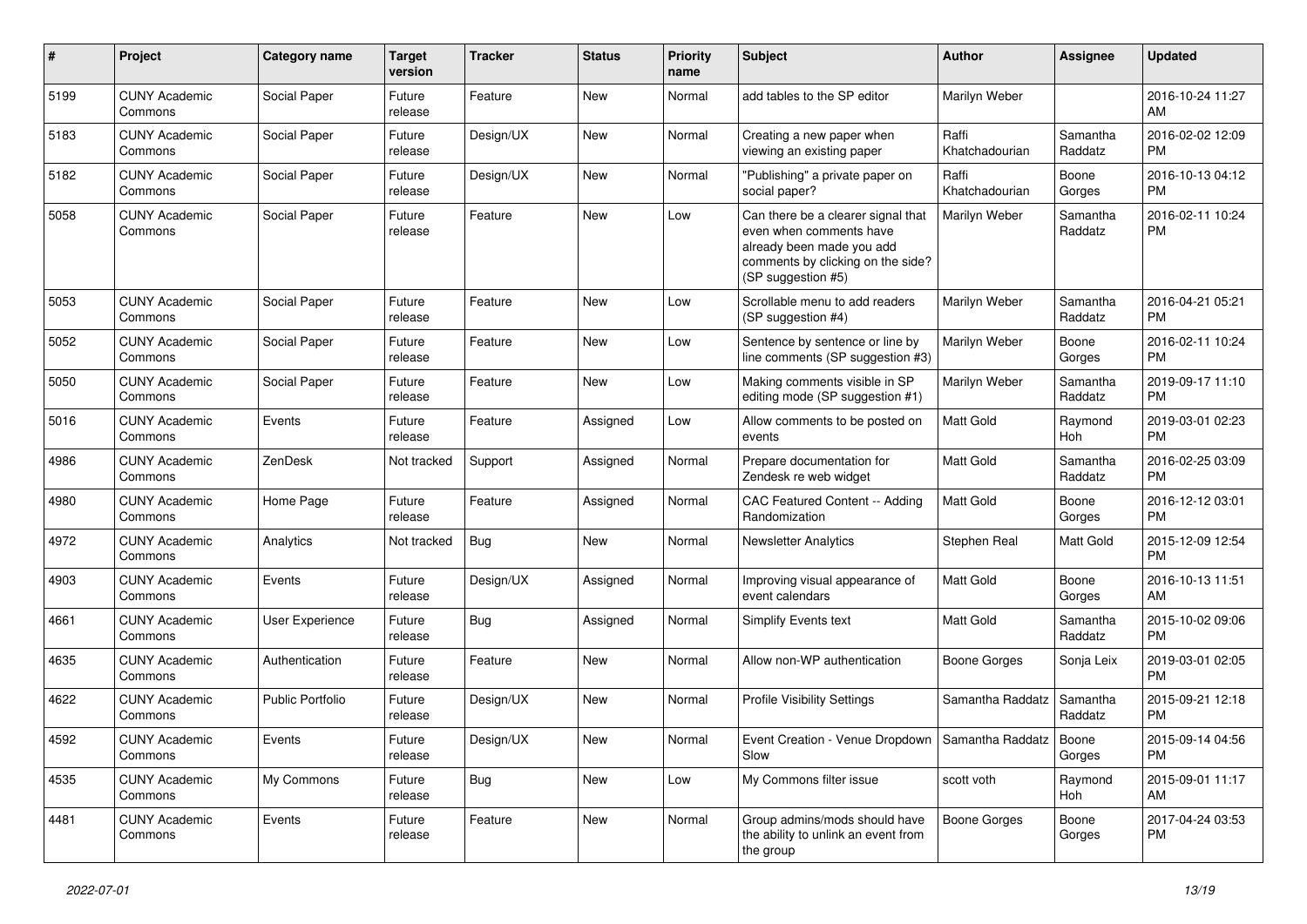| #    | Project                         | <b>Category name</b>     | <b>Target</b><br>version | <b>Tracker</b> | <b>Status</b> | <b>Priority</b><br>name | <b>Subject</b>                                                      | <b>Author</b>           | Assignee            | <b>Updated</b>                |
|------|---------------------------------|--------------------------|--------------------------|----------------|---------------|-------------------------|---------------------------------------------------------------------|-------------------------|---------------------|-------------------------------|
| 4438 | <b>CUNY Academic</b><br>Commons | Events                   | Future<br>release        | Bug            | Assigned      | Normal                  | Events Calendar - Export<br><b>Recurring Events</b>                 | scott voth              | Daniel Jones        | 2016-05-23 04:25<br><b>PM</b> |
| 4404 | <b>CUNY Academic</b><br>Commons | <b>Public Portfolio</b>  | Future<br>release        | Design/UX      | Assigned      | Normal                  | Change color of permissions info<br>on portfolio editing interface  | <b>Matt Gold</b>        | Samantha<br>Raddatz | 2015-08-11 05:28<br><b>PM</b> |
| 4388 | <b>CUNY Academic</b><br>Commons | WordPress (misc)         | Future<br>release        | Bug            | Assigned      | Normal                  | Repeated request for<br>authentication.                             | Alice.Lynn<br>McMichael | Raymond<br>Hoh      | 2015-08-11 07:35<br><b>PM</b> |
| 4253 | <b>CUNY Academic</b><br>Commons | <b>Public Portfolio</b>  | Future<br>release        | Design/UX      | New           | Normal                  | Encourage users to add portfolio<br>content                         | Samantha Raddatz        | Samantha<br>Raddatz | 2015-07-07 11:32<br>AM        |
| 4238 | <b>CUNY Academic</b><br>Commons | Events                   | Future<br>release        | Feature        | Assigned      | Normal                  | Copy Events to Other Groups?                                        | <b>Matt Gold</b>        | Boone<br>Gorges     | 2015-07-02 10:08<br>AM        |
| 4235 | <b>CUNY Academic</b><br>Commons |                          | Not tracked              | Design/UX      | Assigned      | Normal                  | Explore user experience around<br>comments on forum topics vs docs  | Matt Gold               | Samantha<br>Raddatz | 2015-07-21 10:23<br>AM        |
| 4226 | <b>CUNY Academic</b><br>Commons | <b>BuddyPress Docs</b>   | Future<br>release        | Design/UX      | <b>New</b>    | Normal                  | Add option to connect a Doc with<br>a Group                         | Samantha Raddatz        | Samantha<br>Raddatz | 2015-09-09 04:08<br><b>PM</b> |
| 4225 | <b>CUNY Academic</b><br>Commons | DiRT Integration         | Future<br>release        | Design/UX      | <b>New</b>    | Normal                  | Add information to DIRT page (in<br>Create a Group)                 | Samantha Raddatz        | Matt Gold           | 2015-06-26 03:14<br><b>PM</b> |
| 4222 | <b>CUNY Academic</b><br>Commons | <b>User Experience</b>   | Future<br>release        | Design/UX      | <b>New</b>    | Normal                  | Add information to 'Delete<br>Account' page                         | Samantha Raddatz        | scott voth          | 2015-06-26 11:35<br>AM        |
| 4221 | <b>CUNY Academic</b><br>Commons | Group Forums             | Future<br>release        | Design/UX      | Assigned      | Normal                  | Add 'Number of Posts' display<br>option to Forum page               | Samantha Raddatz        | Samantha<br>Raddatz | 2015-06-26 02:21<br><b>PM</b> |
| 4070 | <b>CUNY Academic</b><br>Commons | Analytics                | Not tracked              | Support        | Assigned      | Normal                  | Request for JITP site analytics                                     | Matt Gold               | Seth Persons        | 2016-02-23 03:09<br><b>PM</b> |
| 4053 | <b>CUNY Academic</b><br>Commons | Events                   | Future<br>release        | Feature        | Assigned      | Normal                  | Create new tab for past events                                      | <b>Matt Gold</b>        | Boone<br>Gorges     | 2015-05-12 02:10<br><b>PM</b> |
| 4027 | <b>CUNY Academic</b><br>Commons | Commons In A Box         | Not tracked              | Design/UX      | Assigned      | Normal                  | Usability review of CBOX update<br>procedures                       | <b>Matt Gold</b>        | Samantha<br>Raddatz | 2015-05-11 06:36<br><b>PM</b> |
| 3939 | <b>CUNY Academic</b><br>Commons | <b>WordPress Plugins</b> | Future<br>release        | Bug            | Hold          | Normal                  | Activity stream support for<br>Co-Authors Plus plugin               | Raymond Hoh             | Raymond<br>Hoh      | 2015-11-09 06:13<br><b>PM</b> |
| 3770 | <b>CUNY Academic</b><br>Commons | Public Portfolio         | Future<br>release        | Feature        | Assigned      | Normal                  | Improve Layout/Formatting of<br>Positions Area on Public Portfolios | Matt Gold               | Chris Stein         | 2015-04-01 09:17<br><b>PM</b> |
| 3768 | <b>CUNY Academic</b><br>Commons | <b>Public Portfolio</b>  | Future<br>release        | Feature        | Assigned      | Normal                  | Institutions/Past positions on<br>public portfolios                 | Matt Gold               | Boone<br>Gorges     | 2018-04-23 10:44<br>AM        |
| 3759 | <b>CUNY Academic</b><br>Commons | WordPress (misc)         | Future<br>release        | Feature        | Assigned      | Normal                  | Review Interface for Adding Users<br>to Blogs                       | Matt Gold               | Boone<br>Gorges     | 2015-03-24 05:52<br><b>PM</b> |
| 3691 | <b>CUNY Academic</b><br>Commons | <b>WordPress Plugins</b> | Future<br>release        | Bug            | New           | Normal                  | <b>WPMU Domain Mapping</b><br>Debugging on cdev                     | Raymond Hoh             | Matt Gold           | 2014-12-12 09:04<br>AM        |
| 3662 | <b>CUNY Academic</b><br>Commons | <b>SEO</b>               | Future<br>release        | Feature        | Assigned      | Normal                  | Duplicate Content/SEO/Google<br>issues                              | <b>Matt Gold</b>        | Raymond<br>Hoh      | 2015-04-13 04:37<br><b>PM</b> |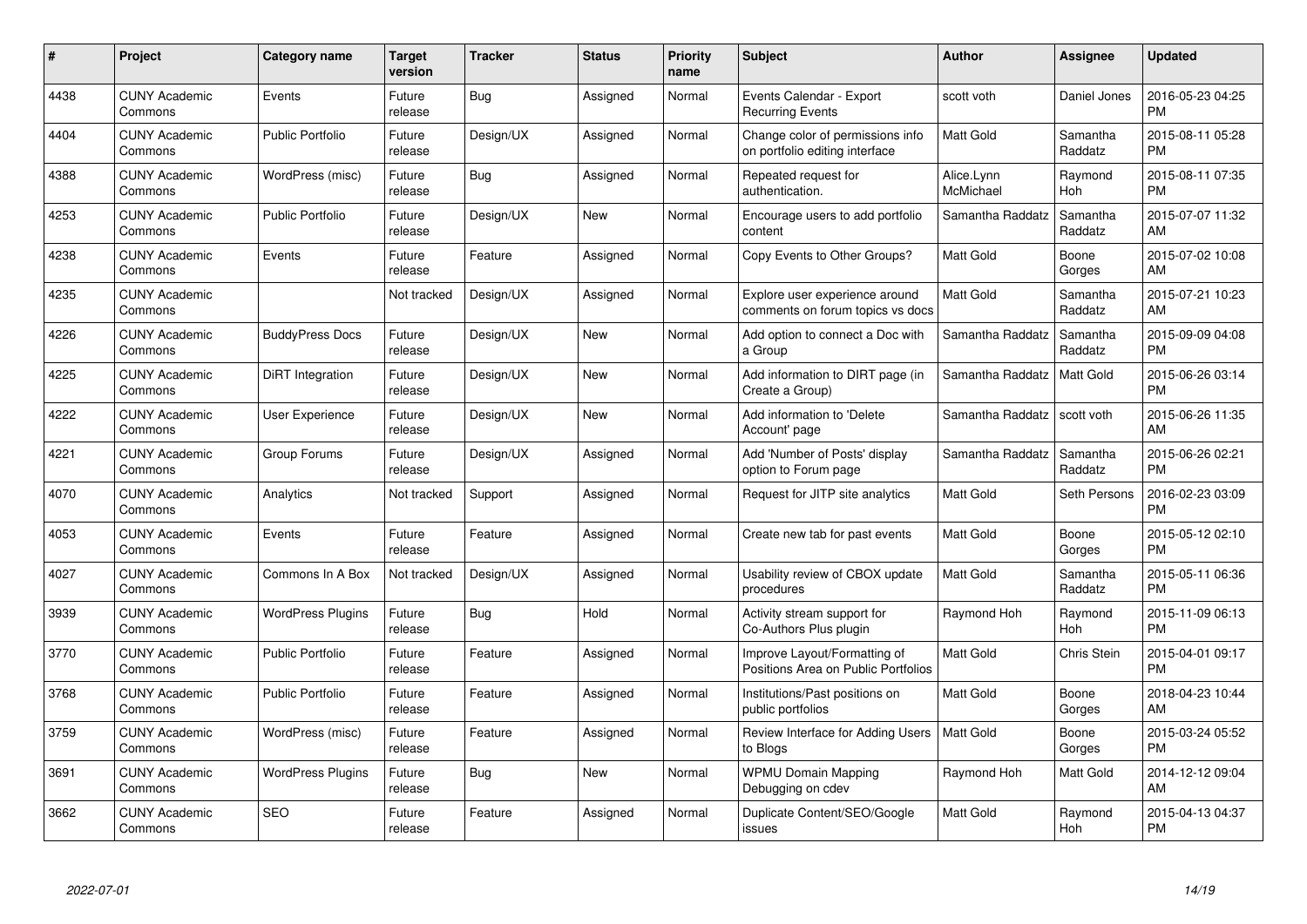| #    | Project                         | <b>Category name</b>    | <b>Target</b><br>version | <b>Tracker</b> | <b>Status</b>       | <b>Priority</b><br>name | <b>Subject</b>                                                             | <b>Author</b>    | <b>Assignee</b>     | <b>Updated</b>                |
|------|---------------------------------|-------------------------|--------------------------|----------------|---------------------|-------------------------|----------------------------------------------------------------------------|------------------|---------------------|-------------------------------|
| 3657 | <b>CUNY Academic</b><br>Commons | WordPress (misc)        | Not tracked              | Feature        | New                 | Normal                  | Create alert for GC email<br>addresses                                     | Matt Gold        | <b>Matt Gold</b>    | 2016-04-14 11:29<br><b>PM</b> |
| 3615 | <b>CUNY Academic</b><br>Commons | Redmine                 | Not tracked              | Feature        | New                 | Low                     | Create Redmine issues via email                                            | Dominic Giglio   | Boone<br>Gorges     | 2017-11-16 11:36<br>AM        |
| 3580 | <b>CUNY Academic</b><br>Commons | Group Blogs             | Future<br>release        | Feature        | <b>New</b>          | Normal                  | Multiple blogs per group                                                   | Boone Gorges     | Boone<br>Gorges     | 2018-02-20 02:02<br><b>PM</b> |
| 3577 | <b>CUNY Academic</b><br>Commons | My Commons              | Future<br>release        | Design/UX      | Assigned            | Normal                  | Replies to items in My Commons                                             | Matt Gold        | Raymond<br>Hoh      | 2015-04-09 05:19<br><b>PM</b> |
| 3565 | <b>CUNY Academic</b><br>Commons | My Commons              | Not tracked              | Documentation  | New                 | Normal                  | Load Newest inconsistencies                                                | Chris Stein      | scott voth          | 2015-11-09 01:16<br><b>PM</b> |
| 3536 | <b>CUNY Academic</b><br>Commons | My Commons              | Future<br>release        | Feature        | Assigned            | Normal                  | Infinite Scroll on My Commons<br>page                                      | Matt Gold        | Raymond<br>Hoh      | 2015-04-13 04:42<br><b>PM</b> |
| 3524 | <b>CUNY Academic</b><br>Commons | Documentation           | Not tracked              | Documentation  | Assigned            | Normal                  | Post describing all you can do<br>when starting up a new blog/group        | Matt Gold        | scott voth          | 2014-10-04 12:56<br><b>PM</b> |
| 3517 | <b>CUNY Academic</b><br>Commons | My Commons              | Future<br>release        | Feature        | Assigned            | Normal                  | Mute/Unmute My Commons<br>updates                                          | Matt Gold        | Raymond<br>Hoh      | 2015-11-09 01:19<br><b>PM</b> |
| 3511 | <b>CUNY Academic</b><br>Commons | Publicity               | 1.7                      | Publicity      | Assigned            | Normal                  | Social media for 1.7                                                       | Micki Kaufman    | Sarah<br>Morgano    | 2014-10-14 03:32<br><b>PM</b> |
| 3510 | <b>CUNY Academic</b><br>Commons | Publicity               | 1.7                      | Publicity      | Assigned            | Normal                  | Post on the News Blog re: 'My<br>Commons'                                  | Micki Kaufman    | Sarah<br>Morgano    | 2014-10-15 11:18<br>AM        |
| 3509 | <b>CUNY Academic</b><br>Commons | Publicity               | 1.7                      | Publicity      | New                 | Normal                  | Create 1.7 digital signage imagery                                         | Micki Kaufman    | Marilyn<br>Weber    | 2014-10-01 12:40<br><b>PM</b> |
| 3506 | <b>CUNY Academic</b><br>Commons | Publicity               | 1.7                      | Publicity      | New                 | Normal                  | Prepare 1.7 email messaging                                                | Micki Kaufman    | Micki<br>Kaufman    | 2014-10-01 12:36<br><b>PM</b> |
| 3492 | <b>CUNY Academic</b><br>Commons | <b>WordPress Themes</b> | Future<br>release        | Support        | Assigned            | Normal                  | Add CBOX theme to the<br>Commons                                           | scott voth       | Raymond<br>Hoh      | 2014-10-08 05:55<br><b>PM</b> |
| 3475 | <b>CUNY Academic</b><br>Commons | Events                  | Future<br>release        | Feature        | Assigned            | Normal                  | Request to add plugin to<br>streamline room<br>booking/appointment booking | Naomi Barrettara | Boone<br>Gorges     | 2014-12-01 05:14<br><b>PM</b> |
| 3473 | <b>CUNY Academic</b><br>Commons | User Experience         | Future<br>release        | Feature        | Assigned            | Normal                  | Commons profile: Add help info<br>about "Positions" replacing "title"      | Keith Miyake     | Samantha<br>Raddatz | 2015-11-09 02:28<br><b>PM</b> |
| 3458 | <b>CUNY Academic</b><br>Commons | Groups (misc)           | Future<br>release        | Feature        | Assigned            | Normal                  | Filter Members of Group by<br>Campus                                       | Michael Smith    | Samantha<br>Raddatz | 2014-09-26 08:32<br><b>PM</b> |
| 3419 | <b>CUNY Academic</b><br>Commons | Group Invitations       | 1.6.14                   | Bug            | Testing<br>Required | Normal                  | Neatening the display of<br>messages on group requests                     | <b>Matt Gold</b> | Boone<br>Gorges     | 2014-09-01 09:29<br><b>PM</b> |
| 3369 | <b>CUNY Academic</b><br>Commons | Reply By Email          | Not tracked              | Outreach       | Hold                | Normal                  | Release reply by email to WP<br>plugin directory                           | Matt Gold        | Raymond<br>Hoh      | 2016-03-01 12:46<br><b>PM</b> |
| 3354 | <b>CUNY Academic</b><br>Commons | <b>Group Files</b>      | Future<br>release        | Feature        | Assigned            | Low                     | Allow Group Download of Multiple<br><b>Selected Files</b>                  | <b>Matt Gold</b> | Chris Stein         | 2014-08-01 08:50<br>AM        |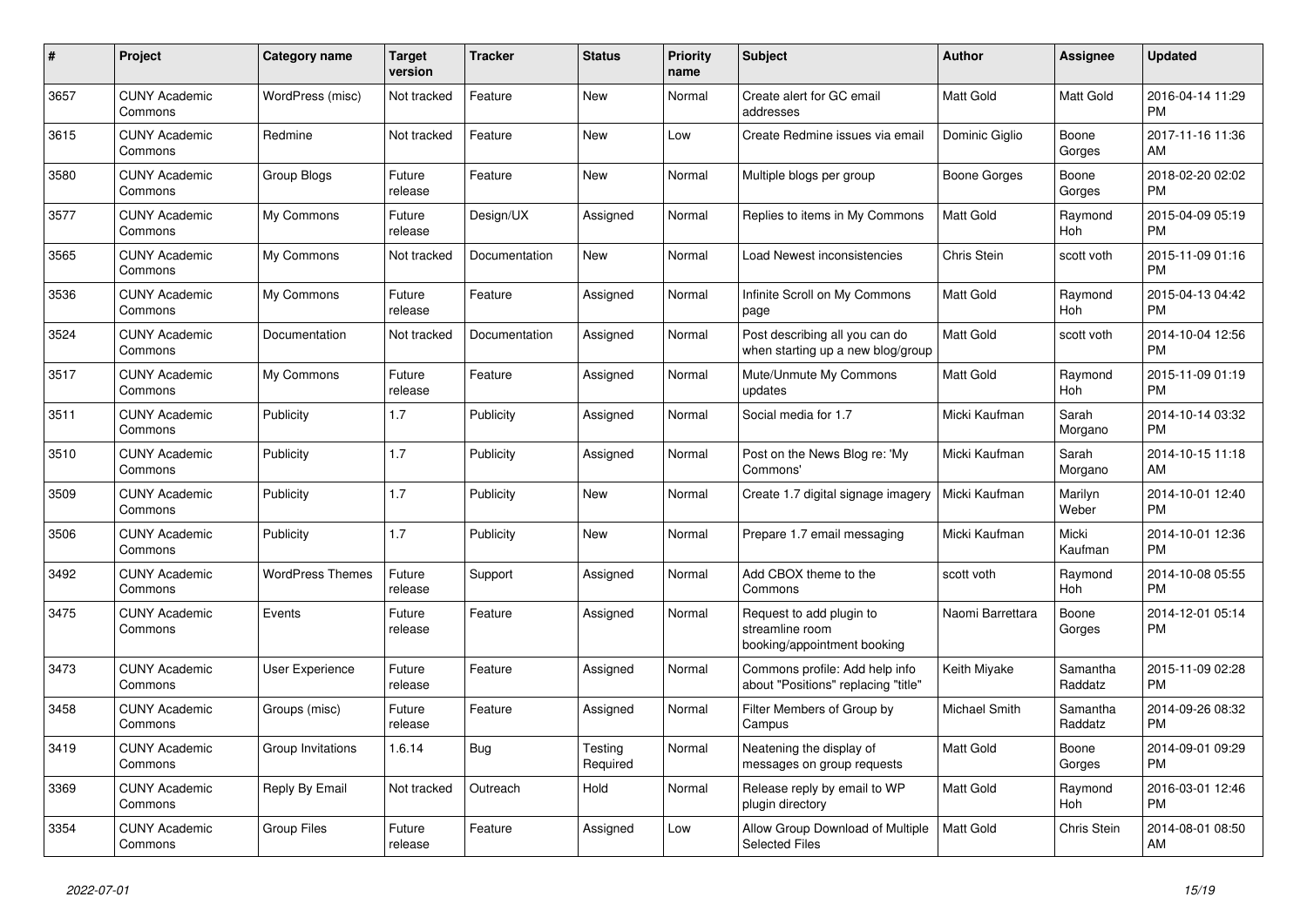| #    | Project                         | <b>Category name</b>           | <b>Target</b><br>version | <b>Tracker</b> | <b>Status</b> | <b>Priority</b><br>name | <b>Subject</b>                                                                 | <b>Author</b>       | <b>Assignee</b>   | <b>Updated</b>                |
|------|---------------------------------|--------------------------------|--------------------------|----------------|---------------|-------------------------|--------------------------------------------------------------------------------|---------------------|-------------------|-------------------------------|
| 3330 | <b>CUNY Academic</b><br>Commons | My Commons                     | Future<br>release        | Feature        | Assigned      | Normal                  | "Commons Information" tool                                                     | Boone Gorges        | Chris Stein       | 2014-09-22 08:46<br><b>PM</b> |
| 3308 | <b>CUNY Academic</b><br>Commons | Group Invitations              | Future<br>release        | Feature        | Assigned      | Normal                  | Allow members to rescind group<br>invitations                                  | Matt Gold           | Boone<br>Gorges   | 2015-04-01 08:53<br><b>PM</b> |
| 3230 | <b>CUNY Academic</b><br>Commons | Internal Tools and<br>Workflow | Not tracked              | Feature        | Assigned      | High                    | Scripts for quicker<br>provisioning/updating of<br>development environments    | Boone Gorges        | Boone<br>Gorges   | 2016-01-26 04:54<br><b>PM</b> |
| 3220 | <b>CUNY Academic</b><br>Commons | Public Portfolio               | Future<br>release        | Feature        | Assigned      | Normal                  | Add indent/outdent option to<br>Formatting Buttons on Profile<br>Page          | Matt Gold           | Boone<br>Gorges   | 2014-05-21 10:39<br><b>PM</b> |
| 3193 | <b>CUNY Academic</b><br>Commons | Group Forums                   | Future<br>release        | Feature        | Assigned      | Normal                  | bbPress 2.x dynamic roles and<br><b>RBE</b>                                    | <b>Boone Gorges</b> | Boone<br>Gorges   | 2014-09-30 01:30<br><b>PM</b> |
| 3192 | <b>CUNY Academic</b><br>Commons | Group Forums                   | Future<br>release        | Feature        | Assigned      | Normal                  | Customizable forum views for<br>bbPress 2.x group forums                       | Boone Gorges        | Raymond<br>Hoh    | 2015-11-09 12:47<br><b>PM</b> |
| 3090 | <b>CUNY Academic</b><br>Commons | Twitter page                   | Future<br>release        | Feature        | Assigned      | Normal                  | Prevent Retweets from showing<br>up on Commons twitter page                    | Matt Gold           | <b>Tahir Butt</b> | 2016-10-24 11:31<br>AM        |
| 3080 | <b>CUNY Academic</b><br>Commons | <b>Group Files</b>             | Future<br>release        | Feature        | Assigned      | Low                     | Create a system to keep track of<br>file changes                               | Matt Gold           | Boone<br>Gorges   | 2014-02-26 10:04<br>PM        |
| 3059 | <b>CUNY Academic</b><br>Commons | Group Forums                   | Future<br>release        | Design/UX      | New           | Normal                  | Forum Post Permissable Content<br><b>Explanatory Text</b>                      | Chris Stein         | Chris Stein       | 2015-04-02 11:27<br>AM        |
| 3048 | <b>CUNY Academic</b><br>Commons | Public Portfolio               | Future<br>release        | Feature        | <b>New</b>    | Low                     | Images for rich text profile fields                                            | Boone Gorges        | Boone<br>Gorges   | 2014-02-19 12:56<br>PM        |
| 3042 | <b>CUNY Academic</b><br>Commons | <b>Public Portfolio</b>        | Future<br>release        | Feature        | Assigned      | Normal                  | Browsing member interests                                                      | Matt Gold           | Boone<br>Gorges   | 2015-03-21 09:04<br><b>PM</b> |
| 3002 | <b>CUNY Academic</b><br>Commons | Search                         | Future<br>release        | Feature        | Assigned      | Normal                  | Overhaul CAC search by using<br>external search appliance                      | <b>Boone Gorges</b> | Boone<br>Gorges   | 2020-07-15 03:05<br><b>PM</b> |
| 2881 | <b>CUNY Academic</b><br>Commons | <b>Public Portfolio</b>        | Future<br>release        | Feature        | Assigned      | Normal                  | Redesign the UX for Profiles                                                   | Chris Stein         | Chris Stein       | 2016-10-13 12:45<br><b>PM</b> |
| 2832 | <b>CUNY Academic</b><br>Commons | <b>Public Portfolio</b>        | Future<br>release        | Feature        | Assigned      | Normal                  | Improve interface for (not)<br>auto-linking profile fields                     | Boone Gorges        | Chris Stein       | 2015-01-05 08:52<br><b>PM</b> |
| 2754 | <b>CUNY Academic</b><br>Commons | Design                         | Future<br>release        | Feature        | Assigned      | Normal                  | Determine strategy for CAC logo<br>handling in top header                      | Micki Kaufman       | Chris Stein       | 2015-01-05 08:53<br>PM        |
| 2753 | <b>CUNY Academic</b><br>Commons | <b>Public Portfolio</b>        | Future<br>release        | Feature        | New           | Normal                  | Create actual actual tagification in<br>academic interests and other<br>fields | Micki Kaufman       | Boone<br>Gorges   | 2015-01-05 08:52<br><b>PM</b> |
| 2666 | <b>CUNY Academic</b><br>Commons | About page                     | Not tracked              | Documentation  | Assigned      | Normal                  | <b>Update About Text</b>                                                       | Chris Stein         | Luke Waltzer      | 2016-03-04 11:19<br>AM        |
| 2618 | <b>NYCDH Community</b><br>Site  |                                |                          | <b>Bug</b>     | Assigned      | Low                     | Mark blogs as spam when created<br>by users marked as spam                     | <b>Matt Gold</b>    | Boone<br>Gorges   | 2013-06-09 11:38<br><b>PM</b> |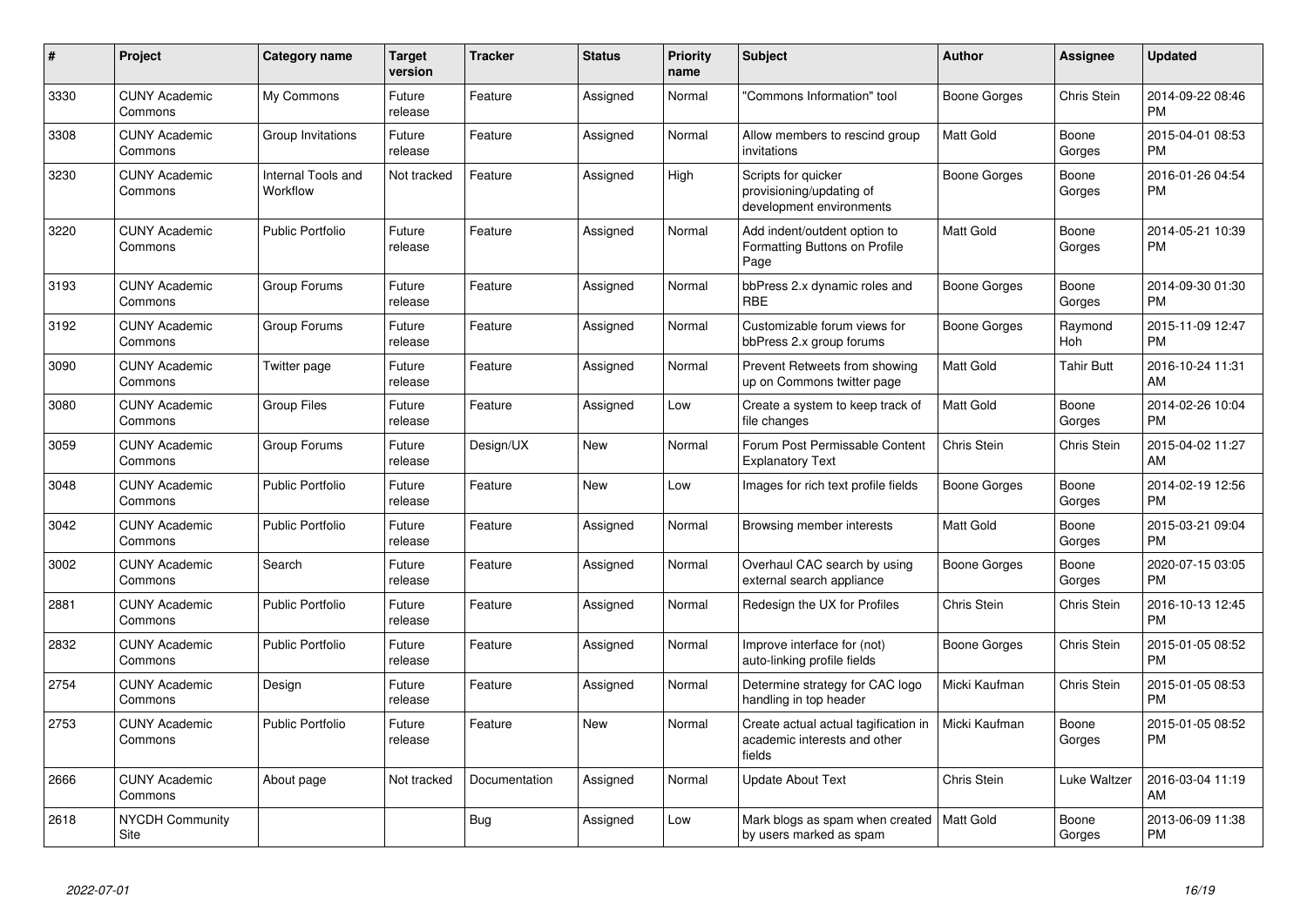| #    | Project                         | Category name            | <b>Target</b><br>version | <b>Tracker</b> | <b>Status</b>        | <b>Priority</b><br>name | <b>Subject</b>                                                                | <b>Author</b>       | <b>Assignee</b>   | <b>Updated</b>                |
|------|---------------------------------|--------------------------|--------------------------|----------------|----------------------|-------------------------|-------------------------------------------------------------------------------|---------------------|-------------------|-------------------------------|
| 2612 | <b>CUNY Academic</b><br>Commons |                          | Not tracked              | Publicity      | Assigned             | Normal                  | Pinterest site for the Commons                                                | local admin         | Sarah<br>Morgano  | 2016-03-04 11:19<br>AM        |
| 2610 | <b>CUNY Academic</b><br>Commons | Group Invitations        | Future<br>release        | Feature        | Assigned             | Low                     | Request: Custom invitation<br>message to group invites                        | local admin         | Boone<br>Gorges   | 2015-11-09 06:13<br><b>PM</b> |
| 2577 | <b>NYCDH Community</b><br>Site  |                          |                          | Feature        | Assigned             | Low                     | Investigate Potential to Add Links<br>to the Forum                            | <b>Mark Newton</b>  | Alex Gil          | 2013-05-16 09:40<br><b>PM</b> |
| 2576 | <b>NYCDH Community</b><br>Site  |                          |                          | Bug            | Hold                 | Low                     | Test Next Button in Javascript<br><b>Tutorial Under Activities</b>            | <b>Mark Newton</b>  | Alex Gil          | 2013-05-18 02:55<br><b>PM</b> |
| 2574 | <b>NYCDH Community</b><br>Site  |                          |                          | Feature        | Assigned             | Normal                  | Add Way to Upload Files to<br>Groups                                          | <b>Mark Newton</b>  | Raymond<br>Hoh    | 2013-05-18 07:46<br><b>PM</b> |
| 2573 | <b>NYCDH Community</b><br>Site  |                          |                          | Feature        | Reporter<br>Feedback | Normal                  | Add dh_nyc twitter list feed to site                                          | <b>Mark Newton</b>  | Matt Gold         | 2013-05-16 11:42<br><b>PM</b> |
| 2571 | <b>NYCDH Community</b><br>Site  |                          |                          | Feature        | Assigned             | Normal                  | Add Google custom search box to<br>homepage                                   | <b>Mark Newton</b>  | Raymond<br>Hoh    | 2013-05-18 07:49<br><b>PM</b> |
| 2523 | <b>CUNY Academic</b><br>Commons | <b>BuddyPress Docs</b>   | Future<br>release        | Feature        | Assigned             | Normal                  | Allow Users to Upload Images to<br><b>BP</b> Docs                             | <b>Matt Gold</b>    | Boone<br>Gorges   | 2015-11-09 06:14<br><b>PM</b> |
| 2325 | <b>CUNY Academic</b><br>Commons | BuddyPress (misc)        | Future<br>release        | Feature        | Assigned             | Low                     | Profile should have separate fields<br>for first/last names                   | local admin         | Boone<br>Gorges   | 2015-11-09 06:09<br><b>PM</b> |
| 2223 | <b>CUNY Academic</b><br>Commons | <b>WordPress Plugins</b> | Future<br>release        | Feature        | Assigned             | Low                     | Add Participad to the CUNY<br>Academic Commons                                | <b>Matt Gold</b>    | Boone<br>Gorges   | 2014-09-17 10:03<br><b>PM</b> |
| 2175 | <b>CUNY Academic</b><br>Commons | WordPress (misc)         | Not tracked              | Support        | Assigned             | Normal                  | Subscibe 2 vs. Jetpack<br>subscription options                                | local admin         | Matt Gold         | 2016-01-26 04:58<br><b>PM</b> |
| 2167 | <b>CUNY Academic</b><br>Commons | WordPress (misc)         | Future<br>release        | Bug            | Assigned             | Normal                  | <b>CAC-Livestream Plugin Issues</b>                                           | Michael Smith       | Dominic<br>Giglio | 2015-01-02 03:06<br><b>PM</b> |
| 2013 | <b>CUNY Academic</b><br>Commons | <b>Public Portfolio</b>  | Future<br>release        | Feature        | Assigned             | Low                     | Have Profile Privacy Options show   Matt Gold<br>up only for filled-in fields |                     | Boone<br>Gorges   | 2015-11-09 06:09<br><b>PM</b> |
| 1983 | <b>CUNY Academic</b><br>Commons | Home Page                | Future<br>release        | Feature        | Assigned             | Low                     | Media Library integration with<br>Featured Content plugin                     | Boone Gorges        | Dominic<br>Giglio | 2014-03-17 10:34<br>AM        |
| 1888 | <b>CUNY Academic</b><br>Commons | Home Page                | Future<br>release        | Feature        | Assigned             | Normal                  | Refactor BP MPO Activity Filter to<br>support proper pagination               | Sarah Morgano       | Boone<br>Gorges   | 2014-05-01 07:11<br><b>PM</b> |
| 1744 | <b>CUNY Academic</b><br>Commons | <b>BuddyPress Docs</b>   | Future<br>release        | Feature        | Assigned             | Normal                  | Spreadsheet-style Docs                                                        | <b>Boone Gorges</b> | Boone<br>Gorges   | 2015-11-09 06:13<br><b>PM</b> |
| 1562 | <b>CUNY Academic</b><br>Commons | <b>WordPress Plugins</b> | Future<br>release        | Feature        | Assigned             | Low                     | Play with NYT Collaborative<br><b>Authoring Tool</b>                          | <b>Matt Gold</b>    | Boone<br>Gorges   | 2015-01-05 08:47<br><b>PM</b> |
| 1544 | <b>CUNY Academic</b><br>Commons | Groups (misc)            | Future<br>release        | Feature        | Reporter<br>Feedback | Normal                  | Group Filtering and Sorting                                                   | <b>Matt Gold</b>    | Chris Stein       | 2019-03-01 02:25<br><b>PM</b> |
| 1508 | <b>CUNY Academic</b><br>Commons | WordPress (misc)         | Future<br>release        | Feature        | Assigned             | Normal                  | Share login cookies across<br>mapped domains                                  | Boone Gorges        | Boone<br>Gorges   | 2012-07-02 12:12<br><b>PM</b> |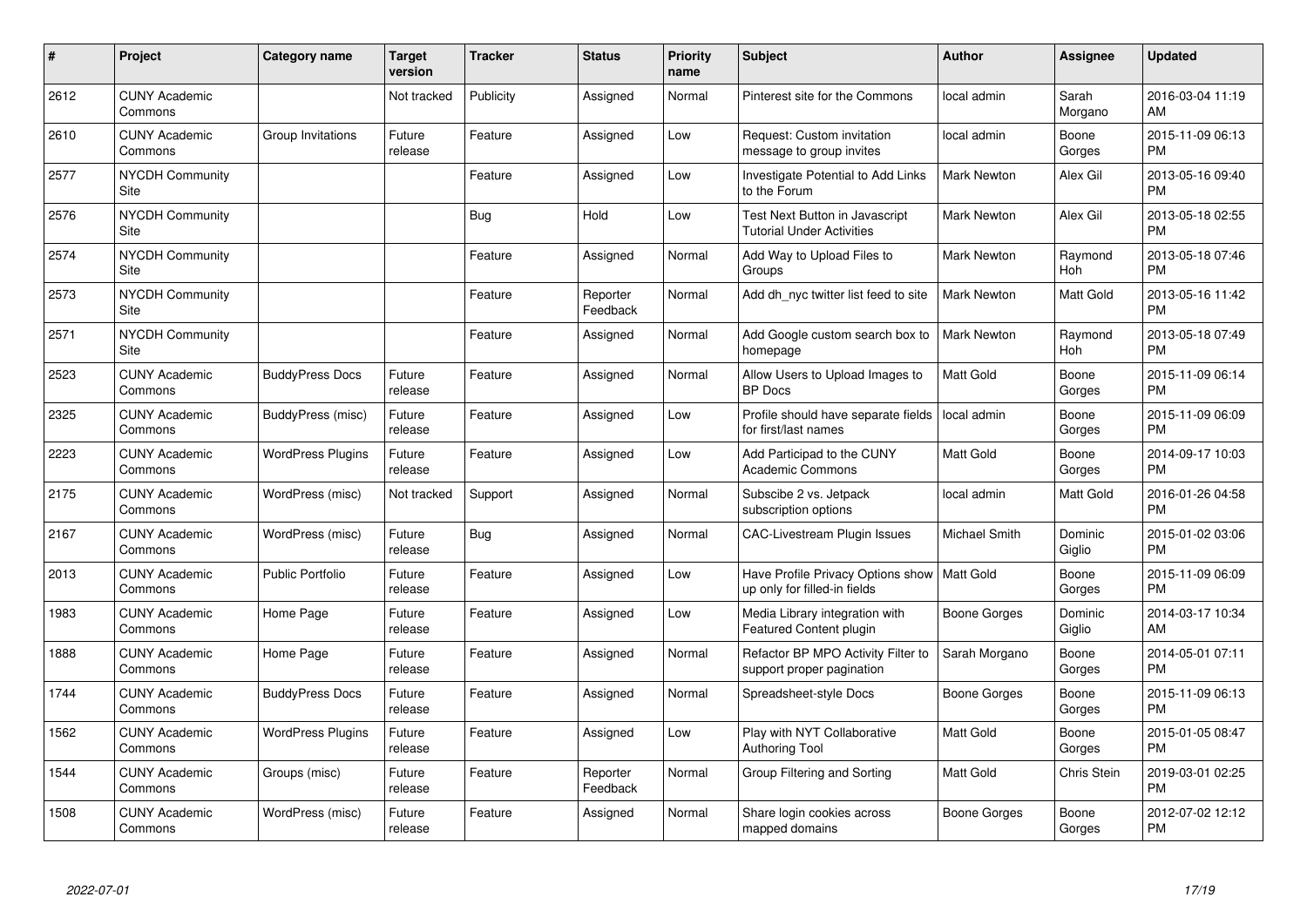| #    | <b>Project</b>                  | Category name            | <b>Target</b><br>version | <b>Tracker</b> | <b>Status</b>        | <b>Priority</b><br>name | <b>Subject</b>                                                                     | <b>Author</b>       | Assignee            | <b>Updated</b>                |
|------|---------------------------------|--------------------------|--------------------------|----------------|----------------------|-------------------------|------------------------------------------------------------------------------------|---------------------|---------------------|-------------------------------|
| 1460 | <b>CUNY Academic</b><br>Commons | Analytics                | Future<br>release        | Feature        | Assigned             | Normal                  | Update System Report                                                               | <b>Brian Foote</b>  | Boone<br>Gorges     | 2015-11-09 06:13<br><b>PM</b> |
| 1456 | <b>CUNY Academic</b><br>Commons | Group Invitations        | Future<br>release        | Feature        | Reporter<br>Feedback | Low                     | Invite to Group Button from Profile<br>Field                                       | <b>Matt Gold</b>    | Samantha<br>Raddatz | 2015-11-09 05:59<br><b>PM</b> |
| 1423 | <b>CUNY Academic</b><br>Commons | BuddyPress (misc)        | Future<br>release        | Feature        | Assigned             | Low                     | Show an avatar for pingback<br>comment activity items                              | Boone Gorges        | Tahir Butt          | 2016-10-24 12:03<br><b>PM</b> |
| 1422 | <b>CUNY Academic</b><br>Commons | <b>BuddyPress Docs</b>   | Future<br>release        | Feature        | Assigned             | Normal                  | Make "created Doc" activity icons<br>non-mini                                      | Boone Gorges        | Boone<br>Gorges     | 2015-11-09 05:48<br><b>PM</b> |
| 1417 | <b>CUNY Academic</b><br>Commons | <b>BuddyPress Docs</b>   | Future<br>release        | Feature        | Assigned             | Low                     | <b>Bulk actions for BuddyPress Docs</b>                                            | <b>Boone Gorges</b> | Boone<br>Gorges     | 2016-10-17 10:41<br><b>PM</b> |
| 1192 | <b>CUNY Academic</b><br>Commons | <b>Group Files</b>       | Future<br>release        | Feature        | Assigned             | Low                     | When posting group files, allow<br>users to add a category without<br>saving       | Matt Gold           | Raymond<br>Hoh      | 2015-11-09 05:53<br><b>PM</b> |
| 1167 | <b>CUNY Academic</b><br>Commons | <b>Email Invitations</b> | Future<br>release        | Feature        | <b>New</b>           | Low                     | Allow email invitations to be resent                                               | Boone Gorges        | Boone<br>Gorges     | 2015-11-12 12:53<br>AM        |
| 1166 | <b>CUNY Academic</b><br>Commons | <b>Email Invitations</b> | Future<br>release        | Feature        | <b>New</b>           | Low                     | Better organizational tools for Sent<br>Invites                                    | Boone Gorges        | Boone<br>Gorges     | 2015-11-09 06:02<br><b>PM</b> |
| 1165 | <b>CUNY Academic</b><br>Commons | <b>Email Invitations</b> | Future<br>release        | Feature        | Assigned             | Low                     | Allow saved lists of invitees under<br>Send Invites                                | Boone Gorges        | Boone<br>Gorges     | 2015-11-09 06:03<br><b>PM</b> |
| 1105 | <b>CUNY Academic</b><br>Commons | WordPress (misc)         | Future<br>release        | Feature        | Assigned             | Normal                  | Rephrase Blog Privacy Options                                                      | <b>Matt Gold</b>    | Samantha<br>Raddatz | 2015-11-09 06:19<br><b>PM</b> |
| 940  | <b>CUNY Academic</b><br>Commons | Redmine                  | Future<br>release        | Feature        | Assigned             | Low                     | Communication with users after<br>releases                                         | <b>Matt Gold</b>    | Dominic<br>Giglio   | 2012-09-09 04:36<br><b>PM</b> |
| 860  | <b>CUNY Academic</b><br>Commons | Design                   | Future<br>release        | Design/UX      | Assigned             | Normal                  | <b>Standardize Button Treatment</b><br><b>Across the Commons</b>                   | Chris Stein         | Chris Stein         | 2014-05-01 09:45<br>AM        |
| 658  | <b>CUNY Academic</b><br>Commons | <b>WordPress Plugins</b> | Future<br>release        | Feature        | Assigned             | Normal                  | Rebulid Sitewide Tag Suggestion                                                    | <b>Matt Gold</b>    | Boone<br>Gorges     | 2015-01-05 08:47<br><b>PM</b> |
| 653  | <b>CUNY Academic</b><br>Commons | Group Blogs              | Future<br>release        | Feature        | Assigned             | Normal                  | Redesign Integration of Groups<br>and Blogs                                        | Matt Gold           | Samantha<br>Raddatz | 2015-11-09 05:40<br><b>PM</b> |
| 636  | <b>CUNY Academic</b><br>Commons | WordPress (misc)         | Not tracked              | Support        | Assigned             | Normal                  | Create Lynda.com-like Table of<br>Contents for Prospective Tutorial<br>Screencasts | <b>Matt Gold</b>    | scott voth          | 2016-02-23 03:12<br><b>PM</b> |
| 635  | <b>CUNY Academic</b><br>Commons | BuddyPress (misc)        | Future<br>release        | Feature        | Assigned             | Normal                  | Big Blue Button -<br>Videoconferencing in Groups and<br><b>Blogs</b>               | Matt Gold           | Boone<br>Gorges     | 2011-03-14 03:24<br><b>PM</b> |
| 618  | <b>CUNY Academic</b><br>Commons | <b>BuddyPress Docs</b>   | Future<br>release        | Feature        | Assigned             | Normal                  | BuddyPress Docs: export formats                                                    | Boone Gorges        | Boone<br>Gorges     | 2015-11-09 05:38<br><b>PM</b> |
| 599  | <b>CUNY Academic</b><br>Commons | BuddyPress (misc)        | Future<br>release        | Feature        | Assigned             | Normal                  | Consider adding rating plugins for<br>BuddyPress/BBPress                           | <b>Matt Gold</b>    | Boone<br>Gorges     | 2011-08-22 06:50<br><b>PM</b> |